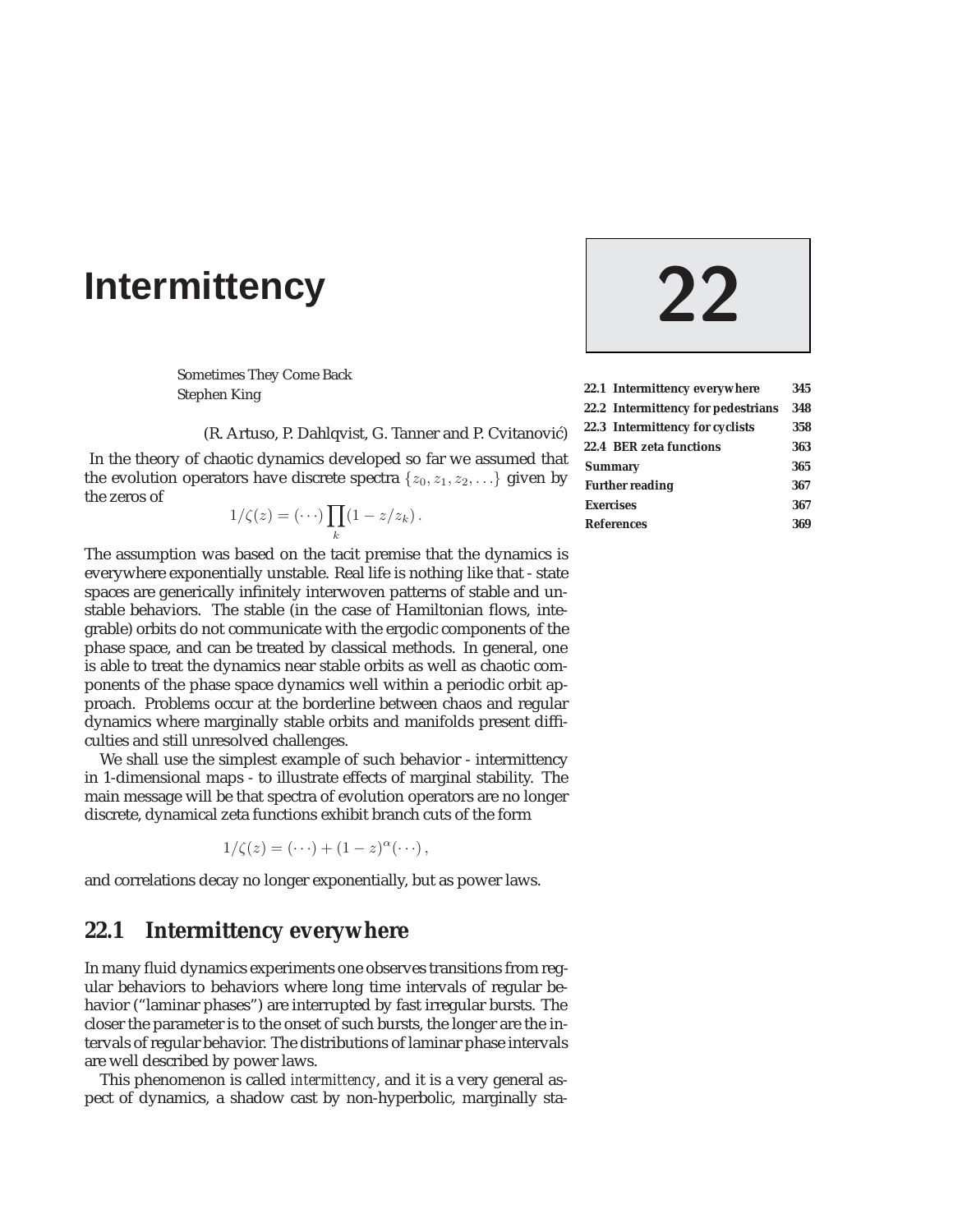

**Fig. 22.1** Typical phase space for an area-preserving map with mixed phase space dynamics; here the standard map for k=1.2.

ble state space regions. Complete hyperbolicity assumed in (16.5) is the exception rather than the rule, and for almost any dynamical system of interest (dynamics in smooth potentials, billiards with smooth walls, the infinite horizon Lorentz gas, etc.) one encounters mixed state spaces with islands of stability coexisting with hyperbolic regions, see Fig. 22.1. Wherever stable islands are interspersed with chaotic regions, trajectories which come close to the stable islands can stay 'glued' for arbitrarily long times. These intervals of regular motion are interrupted by irregular bursts as the trajectory is re-injected into the chaotic part of the phase space. How the trajectories are precisely 'glued' to the marginally stable region is often hard to describe. What coarsely looks like a border of an island will under magnification dissolve into infinities of island chains of decreasing sizes, broken tori and bifurcating orbits, as illustrated in Fig. 22.1.

Intermittency is due to the existence of fixed points and cycles of marginal stability (5.2), or (in studies of the onset of intermittency) to the proximity of a nearly marginal complex or unstable orbits. In Hamiltonian systems intermittency goes hand in hand with the existence of (marginally stable) KAM tori. In more general settings, the existence of marginal or nearly marginal orbits is due to incomplete intersections of stable and unstable manifolds in a Smale horseshoe type dynamics (see Fig. 13.3.1). Following the stretching and folding of the invariant manifolds in time one will inevitably find state space points at which the stable and unstable manifolds are almost or exactly tangential to each other, implying non-exponential separation of nearby points in state space or, in other words, marginal stability. Under small

inter - 12sep2003 ChaosBook.org version11.9.2, Aug 21 2007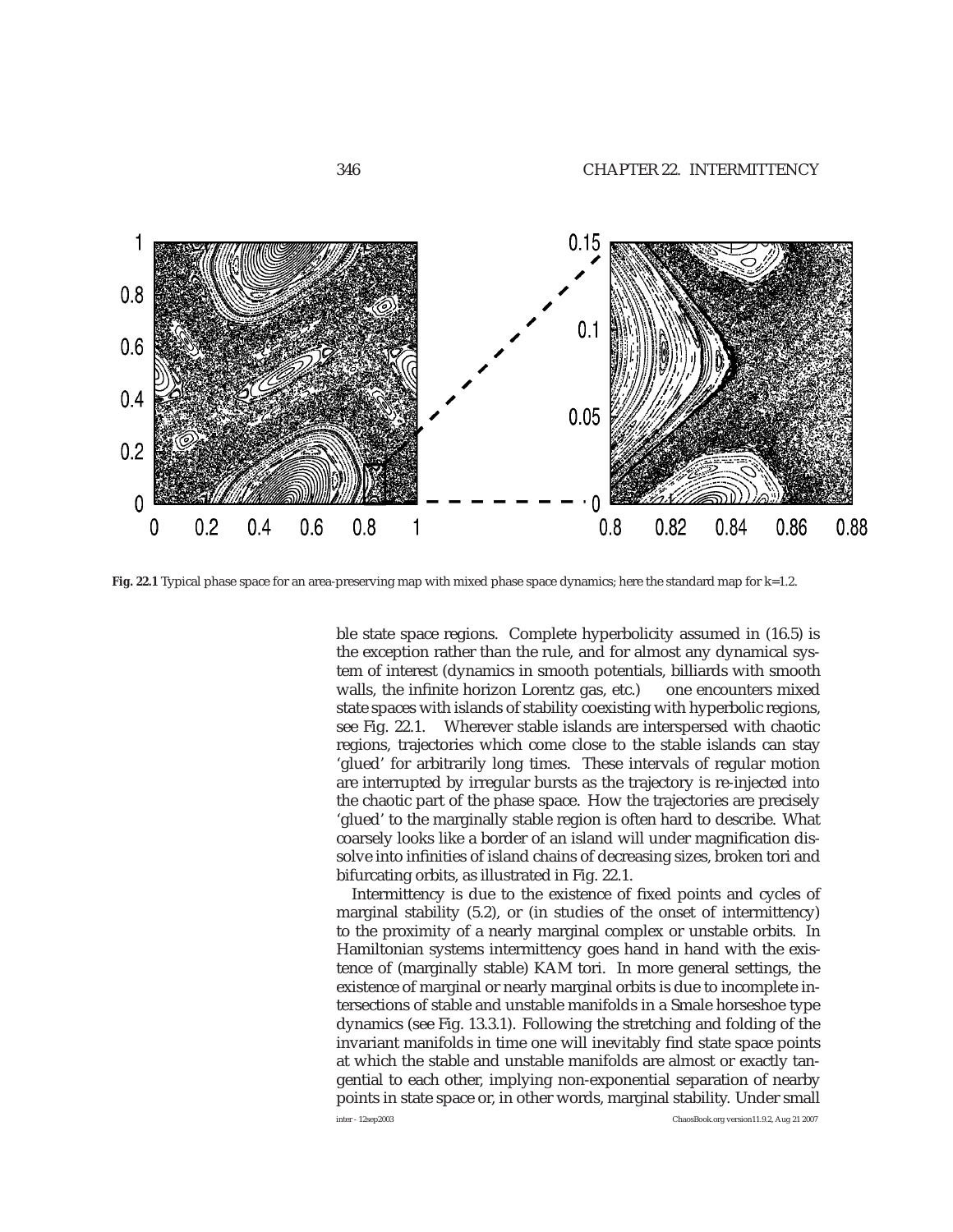#### 22.1. INTERMITTENCY EVERYWHERE 347

parameter perturbations such neighborhoods undergo tangent bifurcations - a stable/unstable pair of periodic orbits is destroyed or created by coalescing into a marginal orbit, so the pruning which we shall encounter in Chapter 11, and the intermittency discussed here are two sides of the same coin.

How to deal with the full complexity of a typical Hamiltonian system with mixed phase space is a very difficult, still open problem. Nevertheless, it is possible to learn quite a bit about intermittency by considering rather simple examples. Here we shall restrict our considerations to 1-dimensional maps which in the neighborhood of a single marginally stable fixed point at  $x=0$  take the form

$$
x \mapsto f(x) = x + O(x^{1+s}), \tag{22.1}
$$

and are expanding everywhere else. Such a map may allow for escape, like the map shown in Fig. 22.2 or the dynamics may be bounded, like the Farey map (18.31) 163,164c153,154

$$
x \mapsto f(x) = \begin{cases} x/(1-x) & x \in [0,1/2[ \\ (1-x)/x & x \in [1/2,1] \end{cases}
$$

introduced in Section 18.5.

Figure 22.3 compares a trajectory of the tent map (10.6) side by side with a trajectory of the Farey map. In a stark contrast to the uniformly chaotic trajectory of the tent map, the Farey map trajectory alternates intermittently between slow regular motion close to the marginally sta-

ble fixed point, and chaotic bursts.<br>The presence of marginal stability has striking dynamical consequences:  $\Rightarrow$  Section 18.5.3 correlation decay may exhibit long range power law asymptotic behavior and diffusion processes can assume anomalous character. Escape from a repeller of the form Fig. 22.2 may be algebraic rather than exponential. In long time explorations of the dynamics intermittency manifests itself by enhancement of natural measure in the proximity of marginally stable cycles.

The questions we shall address here are: how does marginal stability affect zeta functions or spectral determinants? And, can we deduce power law decays of correlations from cycle expansions?

In Example 21.5 we saw that marginal stability violates one of the conditions which ensure that the spectral determinant is an entire function. Already the simple fact that the cycle weight  $1/|1 - \Lambda_p^r|$  in the trace (16.3) or the spectral determinant (17.3) diverges for marginal orbits with  $|\Lambda_n| = 1$  tells us that we have to treat these orbits with care.

In the following we will incorporate marginal stability orbits into cycle-expansions in a systematic manner. To get to know the difficulties lying ahead, we will start in Section 22.2 with a piecewise linear map, with the asymptotics (22.1). We will construct a dynamical zeta function in the usual way without worrying too much about its justification and show that it has a branch cut singularity. We will calculate the rate of escape from our piecewise linear map and find that it is characterized

⇒ Section 11.5 0 0.2 0.4 0.6 0.8 1 x 0  $_{0.2}$ 0.4 0.6 0.8 1  $f(x)$ 

**Fig. 22.2** A complete binary repeller with a marginal fixed point.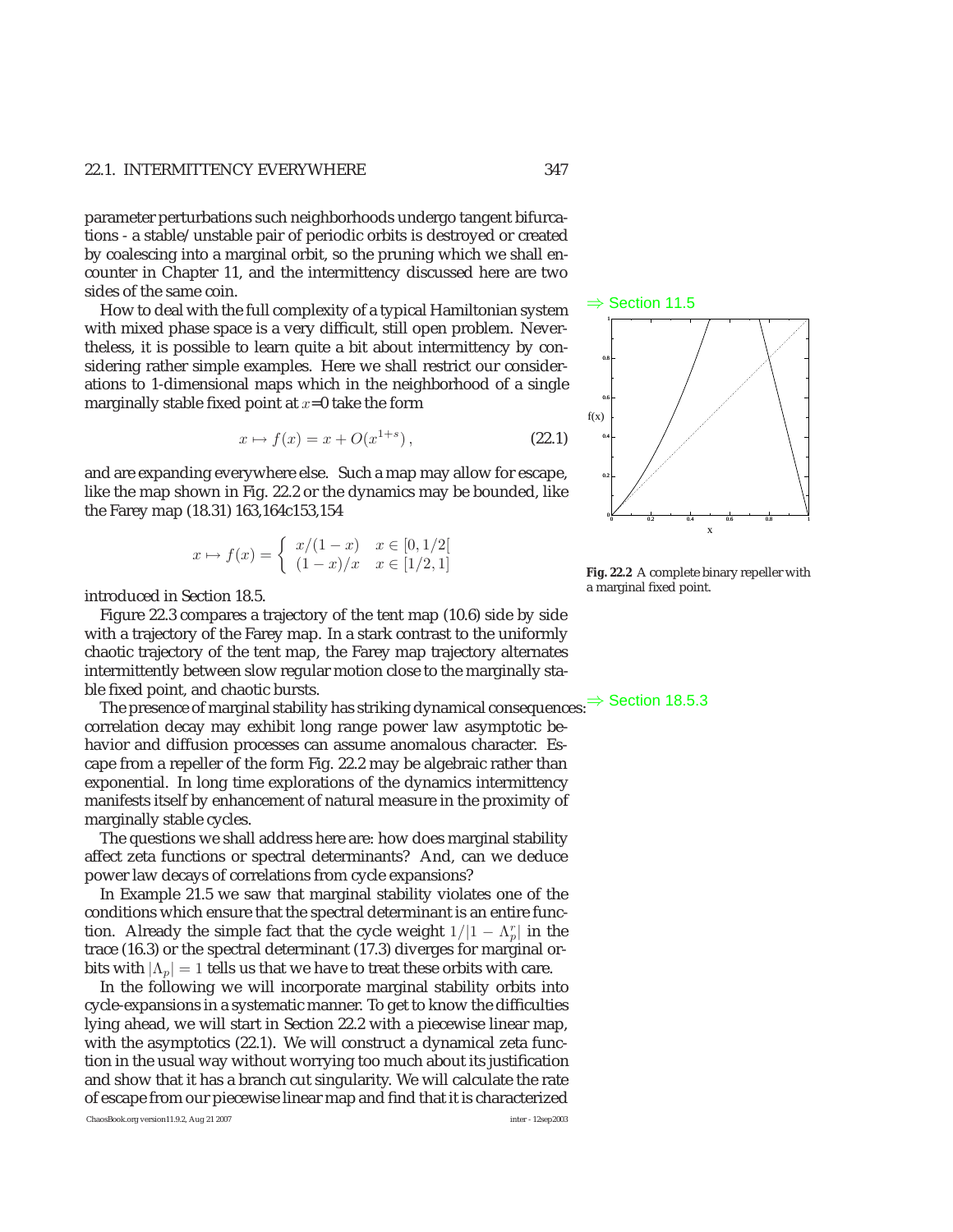by decay, rather than exponential decay, a power law. We will show that dynamical zeta functions in the presence of marginal stability can still be written in terms of periodic orbits, exactly as in Chapters 15 and 20, with one exception: the marginally stable orbits have to be explicitly excluded. This innocent looking step has far reaching consequences; it forces us to change the symbolic dynamics from a finite to an infinite alphabet, and entails a reorganization of the order of summations in cycle expansions, Section 22.2.4.

Branch cuts are typical also for smooth intermittent maps with isolated marginally stable fixed points and cycles. In Section 22.3, we discuss the cycle expansions and curvature combinations for zeta functions of smooth maps tailored to intermittency. The knowledge of the type of singularity one encounters enables us to develop the efficient resummation method presented in Section 22.3.1.

Finally, in Section 22.4, we discuss a probabilistic approach to intermittency that yields approximate dynamical zeta functions and provides valuable information about more complicated systems, such as billiards.

# **22.2 Intermittency for pedestrians**

Intermittency does not only present us with a large repertoire of interesting dynamics, it is also at the root of many sorrows such as slow convergence of cycle expansions. In order to get to know the kind of problems which arise when studying dynamical zeta functions in the presence of marginal stability we will consider an artfully concocted piecewise linear model first. From there we will move on to the more general case of smooth intermittant maps, Section 22.3.

# **22.2.1 A toy map**

The Bernoulli shift map (21.6) is an idealized, but highly instructive, example of a hyperbolic map. To study intermittency we will now construct a likewise piecewise linear model, an intermittent map stripped down to its bare essentials.

Consider a map  $x \mapsto f(x)$  on the unit interval  $\mathcal{M} = [0, 1]$  with two monotone branches

$$
f(x) = \begin{cases} f_0(x) & \text{for } x \in \mathcal{M}_0 = [0, a] \\ f_1(x) & \text{for } x \in \mathcal{M}_1 = [b, 1] \end{cases}
$$
 (22.2)

The two branches are assumed complete, that is  $f_0(\mathcal{M}_0) = f_1(\mathcal{M}_1) =$ M. The map allows escape if  $a < b$  and is bounded if  $a = b$  (see Fig. 22.2) and Fig. 22.4). We take the right branch to be expanding and linear:

$$
f_1(x) = \frac{1}{1-b}(x - b).
$$

Next, we will construct the left branch in a way, which will allow us to model the intermittent behavior (22.1) near the origin. We chose a inter - 12sep2003 ChaosBook.org version11.9.2, Aug 21 2007

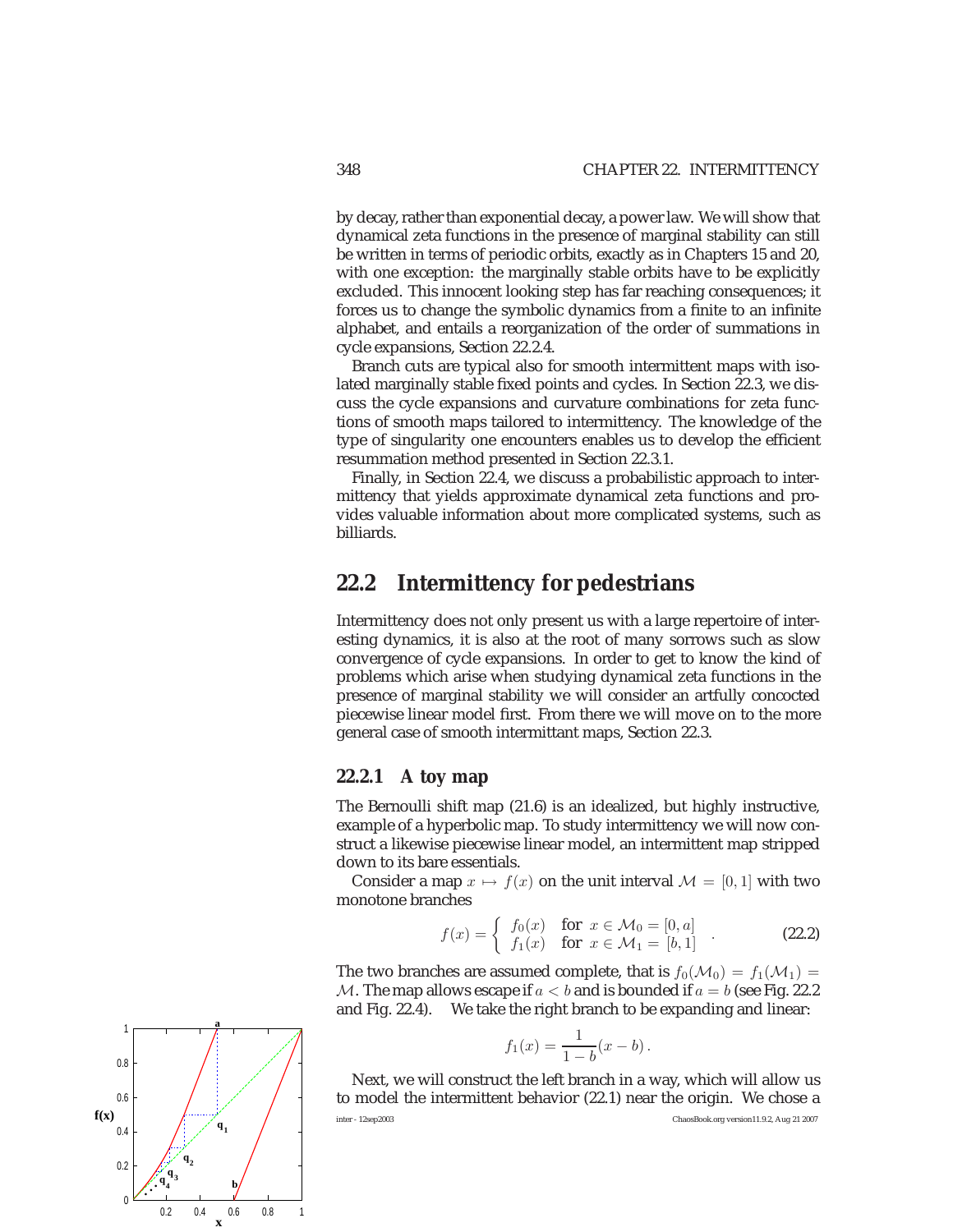monotonically decreasing sequence of points  $q_n$  in [0, a] with  $q_1 = a$ and  $q_n \to 0$  as  $n \to \infty$ . This sequence defines a partition of the left interval  $\mathcal{M}_0$  into an infinite number of connected intervals  $\mathcal{M}_n$ ,  $n \geq 2$ with ∞

$$
\mathcal{M}_n = [q_n, q_{n-1}] \quad \text{and} \quad \mathcal{M}_0 = \bigcup_{n=2}^{\infty} \mathcal{M}_n. \quad (22.3)
$$

The map  $f_0(x)$  is now specified by the following requirements

- $f_0(x)$  is continuous.
- $f_0(x)$  is linear on the intervals  $\mathcal{M}_n$  for  $n \ge 2$ .
- $f_0(q_n) = q_{n-1}$ , that is  $\mathcal{M}_n = f_0^{-n+1}([a, 1])$ .

This fixes the map for any given sequence  $\{q_n\}$ . The last condition ensures the existence of a simple Markov partition. The slopes of the various linear segments are

$$
f_0'(x) = f_{0}(x) = f_{0}(q_n) - f_{0}(q_n) = f_{0}(q_n) = f_{0}(q_n) = f_{0}(q_n) = f_{0}(q_n) = f_{0}(q_n) = f_{0}(q_n) = f_{0}(q_n) = f_{0}(q_n) = f_{0}(q_n) = f_{0}(q_n) = f_{0}(q_n) = f_{0}(q_n) = f_{0}(q_n) = f_{0}(q_n) = f_{0}(q_n) = f_{0}(q_n) = f_{0}(q_n) = f_{0}(q_n) = f_{0}(q_n) = f_{0}(q_n) = f_{0}(q_n) = f_{0}(q_n) = f_{0}(q_n) = f_{0}(q_n) = f_{0}(q_n) = f_{0}(q_n) = f_{0}(q_n) = f_{0}(q_n) = f_{0}(q_n) = f_{0}(q_n) = f_{0}(q_n) = f_{0}(q_n) = f_{0}(q_n) = f_{0}(q_n) = f_{0}(q_n) = f_{0}(q_n) = f_{0}(q_n) = f_{0}(q_n) = f_{0}(q_n) = f_{0}(q_n) = f_{0}(q_n) = f_{0}(q_n) = f_{0}(q_n) = f_{0}(q_n) = f_{0}(q_n) = f_{0}(q_n) = f_{0}(q_n) = f_{0}(q_n) = f_{0}(q_n) = f_{0}(q_n) = f_{0}(q_n) = f_{0}(q_n) = f_{0}(q_n) = f_{0}(q_n) = f_{0}(q_n) = f_{0}(q_n) = f_{0}(q_n) = f_{0}(q_n) = f_{0}(q_n) = f_{0}(q_n) = f_{0}(q_n) = f_{0}(q_n) = f_{0}(q_n) = f_{0}(q_n) = f_{0}(q_n) = f_{0}(q_n) = f_{0}(q_n) = f_{0}(q_n) = f_{0}(q_n) = f_{0}(q_n) = f_{0}(q_n) = f_{0}(q_n) = f_{0}(q_n) = f_{0}(q_n) = f_{0}(q_n) = f_{0}(q_n) = f_{0}(q_n) = f_{0}(q_n) = f_{0}(q_n) = f_{0}(q_n) = f_{0}(q_n) = f_{0}(q_n) = f_{0}(q_n) = f_{0}(q_n) = f_{0}(q_n) = f_{0}(q_n) = f_{0}(q_n) = f_{0}(q_n) = f_{0}(q_n) = f_{0}(q_n) = f_{0}(q_n) = f
$$

with  $|\mathcal{M}_n| = q_{n-1} - q_n$  for  $n \geq 2$ . Note that we do not require as yet that the map exhibit intermittent behavior.

We will see that the family of periodic orbits with code  $10^n$  plays a key role for intermittent maps of the form (22.1). An orbit  $10^n$  enters the intervals  $M_1 \to M_{n+1} \to M_n \to \ldots \to M_2$  successively and the family approaches the marginal stable fixed point at  $x = 0$  for  $n \to \infty$ . The stability of a cycle  $10^n$  for  $n \ge 1$  is given by the chain rule (4.38),

$$
\Lambda_{10^n} = f'_0(x_{n+1}) f'_0(x_n) \dots f'_0(x_2) f'_1(x_1) = \frac{1}{|\mathcal{M}_{n+1}|} \frac{1-a}{1-b}, \qquad \textbf{(22.5)}
$$

with  $x_i \in \mathcal{M}_i$ .

The properties of the map (22.2) are completely determined by the sequence  $\{q_n\}$ . By choosing  $q_n = 2^{-n}$ , for example, we recover the uniformly hyperbolic Bernoulli shift map (21.6). An intermittent map of the form (22.3) having the asymptotic behavior (22.1) can be constructed by choosing an algebraically decaying sequence  $\{q_n\}$  behaving asymptotically like

$$
q_n \sim \frac{1}{n^{1/s}},\tag{22.6}
$$

where s is the intermittency exponent in (22.1). Such a partition leads to intervals whose length decreases asymptotically like a power-law, that is,

$$
|\mathcal{M}_n| \sim \frac{1}{n^{1+1/s}}.\tag{22.7}
$$

As can be seen from (22.5), the stability eigenvalues of periodic orbit families approaching the marginal fixed point, such as the  $10^n$  family increase in turn only algebraically with the cycle length.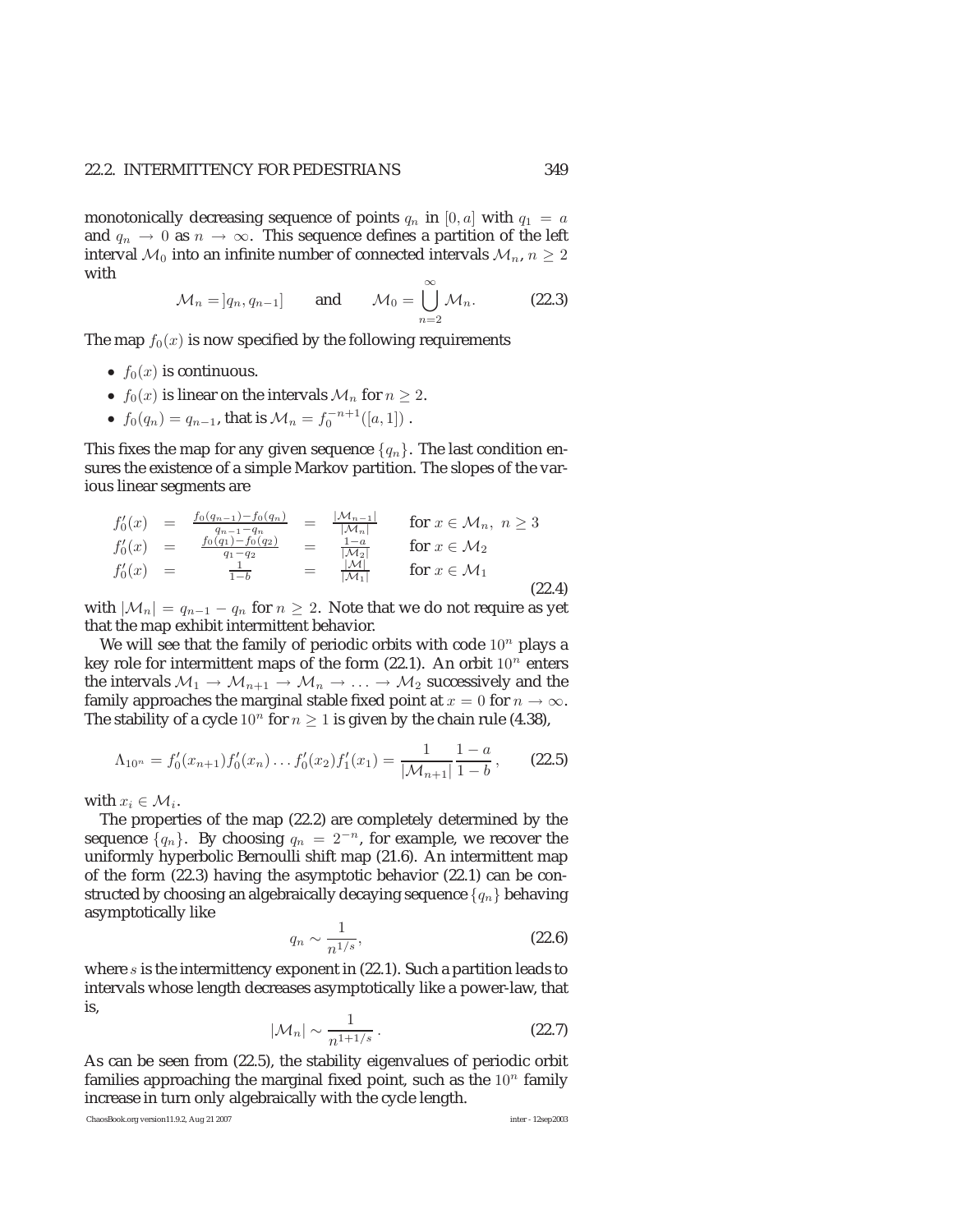It may now seem natural to construct an intermittent toy map in terms of a partition  $|\mathcal{M}_n| = 1/n^{1+1/s}$ , that is, a partition which follows (22.7) exactly. Such a choice leads to a dynamical zeta function which can be written in terms of so-called Jonquière functions (or polylogarithms) which arise naturally also in the context of the Farey map Remark 23.3 (18.31), and the anomalous diffusion of Section 23.3. We will, however, not go along this route here; instead, we will engage in a bit of reverse engineering and construct a less obvious partition which will simplify the algebra considerably later without loosing any of the key features typical for intermittent systems. We fix the intermittent toy map by specifying the intervals  $\mathcal{M}_n$  in terms of Gamma functions according to

$$
|\mathcal{M}_n| = C \frac{\Gamma(n+m-1/s-1)}{\Gamma(n+m)} \quad \text{for} \quad n \ge 2,
$$
 (22.8)

where  $m = \lfloor 1/s \rfloor$  denotes the integer part of  $1/s$  and C is a normalization constant fixed by the condition  $\sum_{n=2}^{\infty} |\mathcal{M}_n| = q_1 = a$ , that is,

$$
\mathcal{C} = a \left[ \sum_{n=m+1}^{\infty} \frac{\Gamma(n-1/s)}{\Gamma(n+1)} \right]^{-1}.
$$
 (22.9)

Using Stirling's formula for the Gamma function

$$
\Gamma(z) \sim e^{-z} z^{z-1/2} \sqrt{2\pi} (1 + 1/12z + ...),
$$

we verify that the intervals decay asymptotically like  $n^{-(1+1/s)}$ , as required by the condition (22.7).

Next, let us write down the dynamical zeta function of the toy map in terms of its periodic orbits, that is

$$
1/\zeta(z)=\prod_{p}\left(1-\frac{z^{n_p}}{|\Lambda_p|}\right)
$$

One may be tempted to expand the dynamical zeta function in terms of the binary symbolic dynamics of the map; we saw, however, in Section 18.5 that such cycle expansion converges extremely slowly. The shadowing mechanism between orbits and pseudo-orbits fails for orbits of the form  $10^n$  with stabilities given by (22.5), due to the marginal stability of the fixed point  $\overline{0}$ . It is therefore advantageous to choose as the fundamental cycles the family of orbits with code  $10<sup>n</sup>$  or, equivalently, switch from the finite (binary) alphabet to an infinite alphabet given by

$$
10^{n-1} \to n.
$$

Due to the piecewise-linear form of the map which maps intervals  $\mathcal{M}_n$ exactly onto  $\mathcal{M}_{n-1}$ , all periodic orbits entering the left branch at least twice are canceled exactly by pseudo cycles, and the cycle expanded dynamical zeta function depends only on the fundamental series  $1, 10, 100, \ldots$ :

$$
1/\zeta(z) = \prod_{p \neq 0} \left(1 - \frac{z^{n_p}}{|\Lambda_p|}\right) = 1 - \sum_{n=1}^{\infty} \frac{z^n}{|\Lambda_{10^{n-1}}|}
$$
\ninter-12sep2003

\nChassBook.org version11.9.2, Aug 21 2007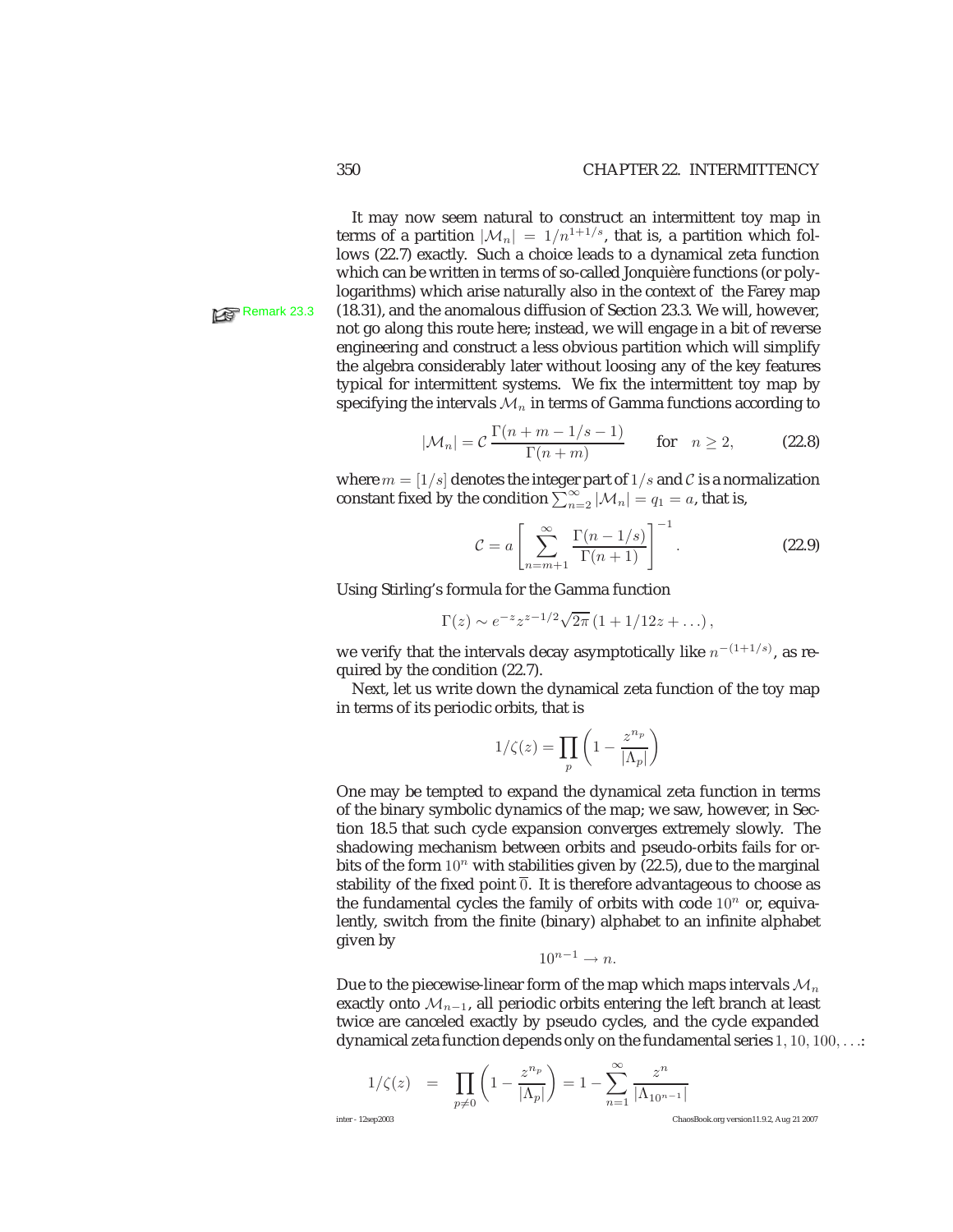# 22.2. INTERMITTENCY FOR PEDESTRIANS 351

$$
= 1 - (1 - b)z - C\frac{1 - b}{1 - a}\sum_{n=2}^{\infty} \frac{\Gamma(n + m - 1/s - 1)}{\Gamma(n + m)} z^{n} (22.10)
$$

The fundamental term (18.7) consists here of an infinite sum over algebraically decaying cycle weights. The sum is divergent for  $|z| \geq 1$ . We will see that this behavior is due to a branch cut of  $1/\zeta$  starting at  $z = 1$ . We need to find analytic continuations of sums over algebraically decreasing terms in (22.10). Note also that we omitted the fixed point  $\overline{0}$ in the above Euler product; we will discussed this point as well as a proper derivation of the zeta function in more detail in Section 22.2.4.

# **22.2.2 Branch cuts**

Starting from the dynamical zeta function (22.10), we first have to worry about finding an analytical continuation of the sum for  $|z| \geq 1$ . We do, however, get this part for free here due to the particular choice of interval lengths made in (22.8). The sum over ratios of Gamma functions in (22.10) can be evaluated analytically by using the following identities valid for  $1/s = \alpha > 0$  (the famed binomial theorem in disguise),

•  $\alpha$  non-integer

$$
(1-z)^{\alpha} = \sum_{n=0}^{\infty} \frac{\Gamma(n-\alpha)}{\Gamma(-\alpha)\Gamma(n+1)} z^n
$$
 (22.11)

 $n=\alpha+1$ 

•  $\alpha$  integer

$$
(1-z)^{\alpha} \log(1-z) = \sum_{n=1}^{\alpha} (-1)^n c_n z^n
$$
\n
$$
+ (-1)^{\alpha+1} \alpha! \sum_{n=1}^{\infty} \frac{(n-\alpha-1)!}{n!} z^n
$$
\n(22.12)

with

$$
c_n = \left(\begin{array}{c} \alpha \\ n \end{array}\right) \sum_{k=0}^{n-1} \frac{1}{\alpha - k} \, .
$$

In order to simplify the notation, we restrict the intermittency parameter to the range  $1 \leq 1/s < 2$  with  $[1/s] = m = 1$ . All what follows can easily be generalized to arbitrary  $s > 0$  using equations (22.11) and (22.12). The infinite sum in (22.10) can now be evaluated with the help of (22.11) or (22.12), that is,

$$
\sum_{n=2}^\infty\frac{\Gamma(n-1/s)}{\Gamma(n+1)}z^n=\left\{\begin{array}{ll}\Gamma(-\frac{1}{s})\left[(1-z)^{1/s}-1+\frac{1}{s}z\right] & \text{for}\quad 1<1/s<2;\\ (1-z)\log(1-z)+z & \text{for}\quad s=1\;.\end{array}\right.
$$

The normalization constant  $\mathcal C$  in (22.8) can be evaluated explicitly using (22.9) and the dynamical zeta function can be given in closed form. We obtain for  $1 < 1/s < 2$ 

$$
1/\zeta(z) = 1 - (1 - b)z - \frac{a}{1/s - 1} \frac{1 - b}{1 - a} \left( (1 - z)^{1/s} - 1 + \frac{1}{s} z \right). \tag{22.13}
$$
  
ChaosBook.org version11.9.2, Aug 21 2007  
Inter-12sep2003  
Inter-12sep2003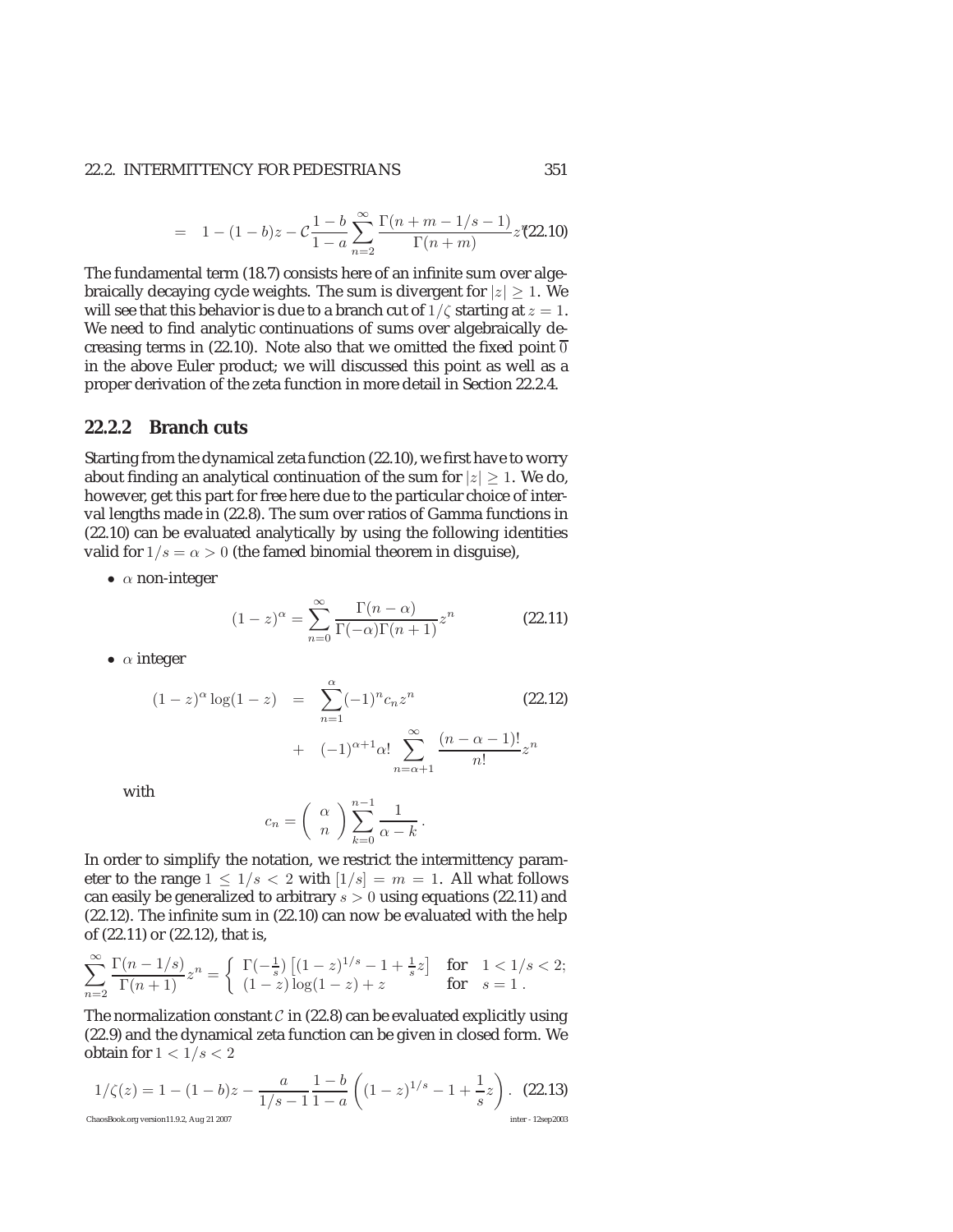and for  $s = 1$ .

$$
1/\zeta(z) = 1 - (1 - b)z - a\frac{1 - b}{1 - a}\left((1 - z)\log(1 - z) + z\right). \tag{22.14}
$$

It now becomes clear why the particular choice of intervals  $\mathcal{M}_n$  made in the last section is useful; by summing over the infinite family of periodic orbits  $0<sup>n</sup>1$  explicitly, we have found the desired analytical continuation for the dynamical zeta function for  $|z| \geq 1$ . The function has a branch cut starting at the branch point  $z = 1$  and running along the positive real axis. That means, the dynamical zeta function takes on different values when approaching the positive real axis for  $\Re z > 1$  from above and below. The dynamical zeta function for general  $s > 0$  takes on the form

$$
1/\zeta(z) = 1 - (1 - b)z - \frac{a}{g_s(1)} \frac{1 - b}{1 - a} \frac{1}{z^{m-1}} \left( (1 - z)^{1/s} - g_s(z) \right) \tag{22.15}
$$

for non-integer s with  $m = \lfloor 1/s \rfloor$  and

$$
1/\zeta(z) = 1 - (1 - b)z - \frac{a}{g_m(1)} \frac{1 - b}{1 - a} \frac{1}{z^{m-1}} \left( (1 - z)^m \log(1 - z) - g_m(z) \right)
$$
\n(22.16)

for  $1/s = m$  integer and  $g_s(z)$  are polynomials of order  $m = \lfloor 1/s \rfloor$ which can be deduced from (22.11) or (22.12). We thus find algebraic branch cuts for non integer intermittency exponents  $1/s$  and logarithmic branch cuts for  $1/s$  integer. We will see in Section 22.3 that branch cuts of that form are generic for 1-dimensional intermittent maps.

Branch cuts are the all important new feature of dynamical zeta functions due to intermittency. So, how do we calculate averages or escape rates of the dynamics of the map from a dynamical zeta function with branch cuts? We take 'a learning by doing' approach and calculate the escape from our toy map for  $a < b$ .

# **22.2.3 Escape rate**

Our starting point for the calculation of the fraction of survivors after  $n$ time steps, is the integral representation (17.19)

$$
\Gamma_n = \frac{1}{2\pi i} \oint_{\gamma_r^-} z^{-n} \left( \frac{d}{dz} \log \zeta^{-1}(z) \right) dz , \qquad (22.17)
$$

where the contour encircles the origin in the clockwise direction. If the contour lies inside the unit circle  $|z| = 1$ , we may expand the logarithmic derivative of  $\zeta^{-1}(z)$  as a convergent sum over all periodic orbits. Integrals and sums can be interchanged, the integrals can be solved term by term, and the formula (16.26) is recovered. For hyperbolic maps, cycle expansion methods or other techniques may provide an analytic extension of the dynamical zeta function beyond the leading zero; we may therefore deform the original contour into a larger circle with radius R which encircles both poles and zeros of  $\zeta^{-1}(z)$ , see inter - 12sep2003 ChaosBook.org version11.9.2, Aug 21 2007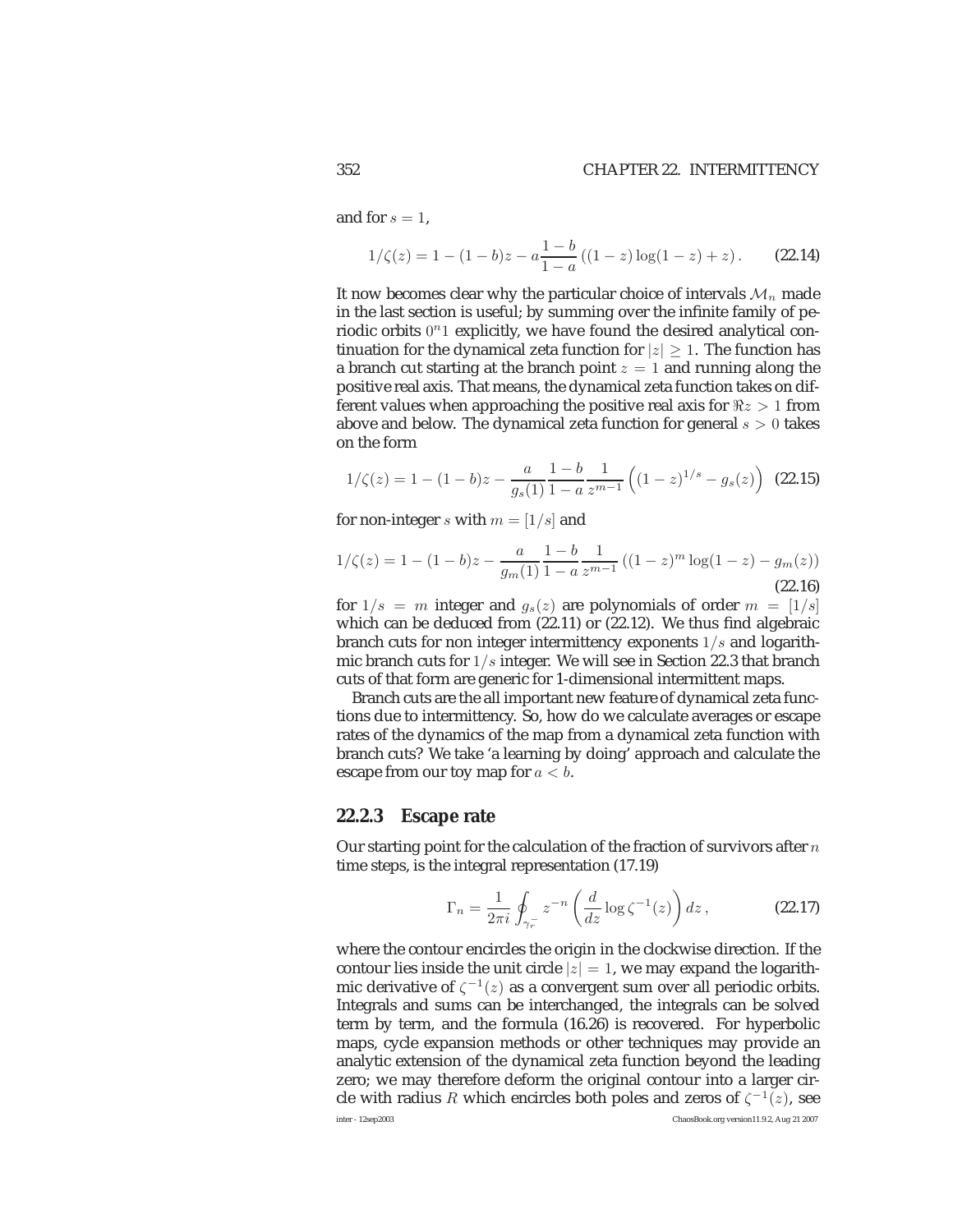## 22.2. INTERMITTENCY FOR PEDESTRIANS 353

Fig. 22.2.3 (a). Residue calculus turns this into a sum over the zeros  $z_{\alpha}$ and poles  $z_{\beta}$  of the dynamical zeta function, that is

$$
\Gamma_n = \sum_{|z_\alpha| < R}^{ \text{zeros} } \frac{1}{z_\alpha^n} - \sum_{|z_\beta| < R}^{ \text{poles} } \frac{1}{z_\beta^n} + \frac{1}{2\pi i} \oint_{\gamma_R^-} dz \, z^{-n} \frac{d}{dz} \log \zeta^{-1}, \qquad \text{(22.18)}
$$

where the last term gives a contribution from a large circle  $\gamma_R^-$ . We thus find exponential decay of  $\Gamma_n$  dominated by the leading zero or pole of ζ<sup>−</sup>1(z), see Chapter **??** for more details.

Things change considerably in the intermittent case. The point  $z = 1$ is a branch cut singularity and there exists no Taylor series expansion of  $\zeta^{-1}$  around  $z = 1$ . Second, the path deformation that led us to (22.18) requires more care, as it must not cross the branch cut. When expanding the contour to large |z| values, we have to deform it along the branch  $\Re(z) \geq 1$ ,  $\Im(z) = 0$  encircling the branch cut in anti-clockwise direction, see Fig. 22.2.3 (b). We will denote the detour around the cut as  $\gamma_{cut}$ . We may write symbolically

$$
\oint_{\gamma_r} = \sum^{\text{zeros}} - \sum^{\text{poles}} + \oint_{\gamma_R} + \oint_{\gamma_{cut}}
$$

where the sums include only the zeros and the poles in the area enclosed by the contours. The asymptotics is controlled by the zero, pole or cut closest to the origin.

Let us now go back to our intermittent toy map. The asymptotics of the survival probability of the map is here governed by the behavior of the integrand  $\frac{d}{dz}$  log  $\zeta^{-1}$  in (22.17) at the branch point  $z = 1$ . We restrict ourselves again to the case  $1 < 1/s < 2$  first and write the dynamical zeta function (22.13) in the form

$$
1/\zeta(z) = a_0 + a_1(1-z) + b_0(1-z)^{1/s} \equiv G(1-z)
$$

and

$$
a_0 = \frac{b-a}{1-a}, \quad b_0 = \frac{a}{1-1/s} \frac{1-b}{1-a}.
$$

Setting  $u = 1 - z$ , we need to evaluate

$$
\frac{1}{2\pi i} \oint_{\gamma_{cut}} (1-u)^{-n} \frac{d}{du} \log G(u) du \tag{22.19}
$$

where  $\gamma_{cut}$  goes around the cut (i.e., the negative  $u$  axis). Expanding the integrand  $\frac{d}{du} \log G(u) = G'(u)/G(u)$  in powers of u and  $u^{1/s}$  at  $u = 0$ , one obtains

$$
\frac{d}{du}\log G(u) = \frac{a_1}{a_0} + \frac{1}{s}\frac{b_0}{a_0}u^{1/s-1} + O(u) \,. \tag{22.20}
$$

The integrals along the cut may be evaluated using the general formula

$$
\frac{1}{2\pi i}\oint_{\gamma_{cut}} u^{\alpha}(1-u)^{-n}du = \frac{\Gamma(n-\alpha-1)}{\Gamma(n)\Gamma(-\alpha)} \sim \frac{1}{n^{\alpha+1}}(1+O(1/n)) \tag{22.21}
$$
  
Chas**Book.org** version11.9.2, Aug 21 2007  
Inter - 12sep2003  
Inter - 12sep2003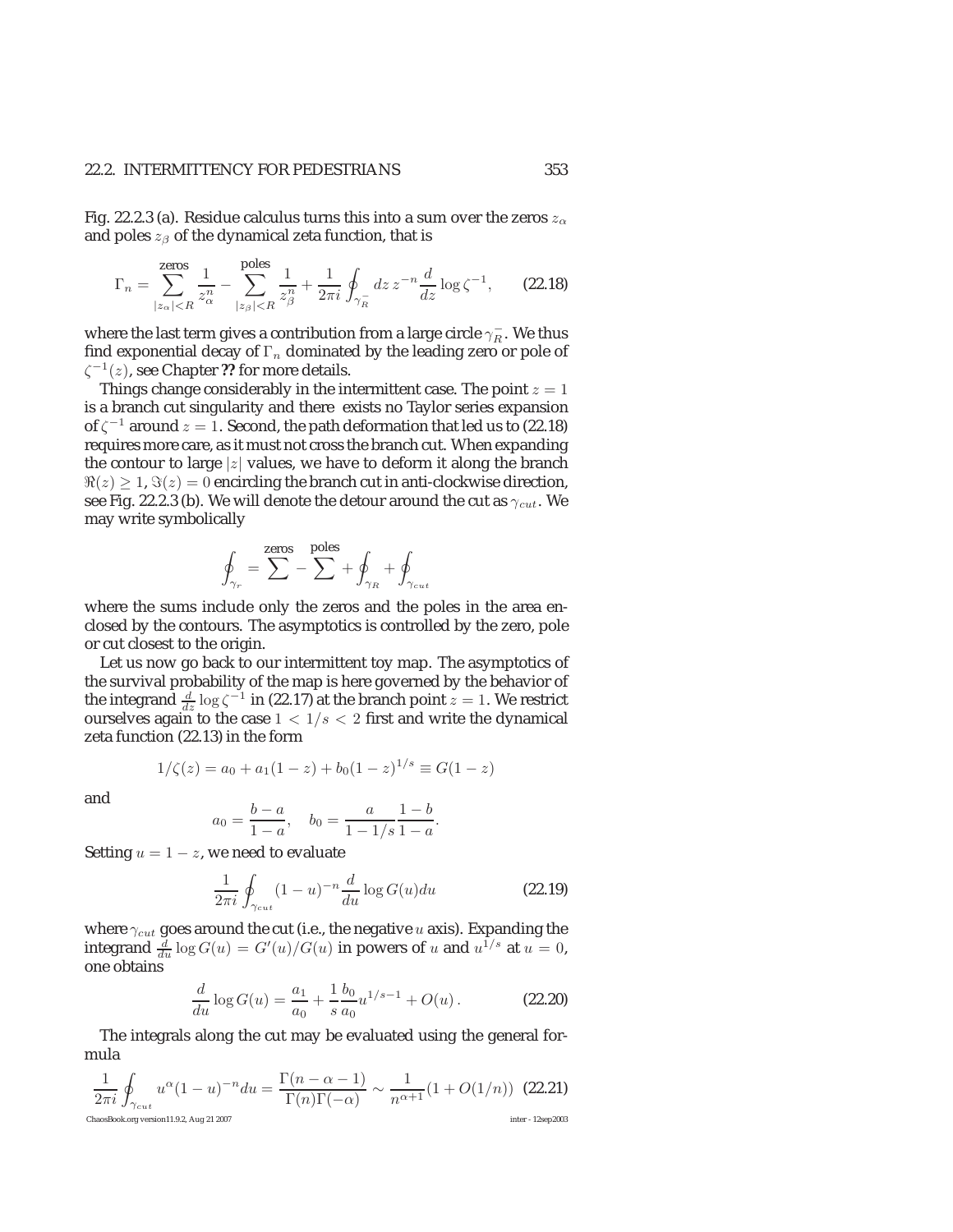which can be obtained by deforming the contour back to a loop around the point  $u = 1$ , now in positive (anti-clockwise) direction. The contour integral then picks up the  $(n-1)$ st term in the Taylor expansion of the function  $u^{\alpha}$  at  $u = 1$ , cf. (22.11). For the continuous time case the corresponding formula is

$$
\frac{1}{2\pi i} \oint_{\gamma_{cut}} z^{\alpha} e^{zt} dz = \frac{1}{\Gamma(-\alpha)} \frac{1}{t^{\alpha+1}}.
$$
 (22.22)

Plugging (22.20) into (22.19) and using (22.21) we get the asymptotic result

$$
\Gamma_n \sim \frac{b_0}{a_0} \frac{1}{s} \frac{1}{\Gamma(1 - 1/s)} \frac{1}{n^{1/s}} = \frac{a}{s - 1} \frac{1 - b}{b - a} \frac{1}{\Gamma(1 - 1/s)} \frac{1}{n^{1/s}}.
$$
 (22.23)

We see that, asymptotically, the escape from an intermittent repeller is described by power law decay rather than the exponential decay we are familiar with for hyperbolic maps; a numerical simulation of the power-law escape from an intermittent repeller is shown in Fig. 22.6.

For general non-integer  $1/s > 0$ , we write

$$
1/\zeta(z) = A(u) + (u)^{1/s} B(u) \equiv G(u)
$$

with  $u = 1 - z$  and  $A(u)$ ,  $B(u)$  are functions analytic in a disc of radius 1 around  $u = 0$ . The leading terms in the Taylor series expansions of  $A(u)$  and  $B(u)$  are

$$
a_0 = \frac{b-a}{1-a}
$$
,  $b_0 = \frac{a}{g_s(1)}\frac{1-b}{1-a}$ ,

see (22.15). Expanding  $\frac{d}{du} \log G(u)$  around  $u = 0$ , one again obtains leading order contributions according to (22.20) and the general result follows immediately using (22.21), that is,

$$
\Gamma_n \sim \frac{a}{sg_s(1)} \frac{1-b}{b-a} \frac{1}{\Gamma(1-1/s)} \frac{1}{n^{1/s}}.
$$
 (22.24)

Applying the same arguments for integer intermittency exponents  $1/s =$  $m$ , one obtains

$$
\Gamma_n \sim (-1)^{m+1} \frac{a}{sg_m(1)} \frac{1-b}{b-a} \frac{m!}{n^m} \,. \tag{22.25}
$$

So far, we have considered the survival probability for a repeller, that is we assumed  $a < b$ . The formulas (22.24) and (22.25) do obviously not apply for the case  $a = b$ , that is, for the bounded map. The coefficient  $a_0 = (b - a)/(1 - a)$  in the series representation of  $G(u)$  is zero, and the expansion of the logarithmic derivative of  $G(u)$  (22.20) is no longer valid. We get instead

$$
\frac{d}{du}\log G(u)=\left\{\begin{array}{ll} \frac{1}{u}\left(1+O(u^{1/s-1})\right) & s<1\\ \frac{1}{u}\left(\frac{1}{s}+O(u^{1-1/s})\right) & s>1 \end{array}\right.,
$$
   
   
 
$$
\sum_{\text{ChaosBook.org version 11.9.2, Aug 21 2007}}
$$



**Fig. 22.6** The asymptotic escape from an intermittent repeller is a power law. Normally it is preceded by an exponential, which can be related to zeros close to the cut but beyond the branch point  $z = 1$ , as in Fig. 22.2.3 (b).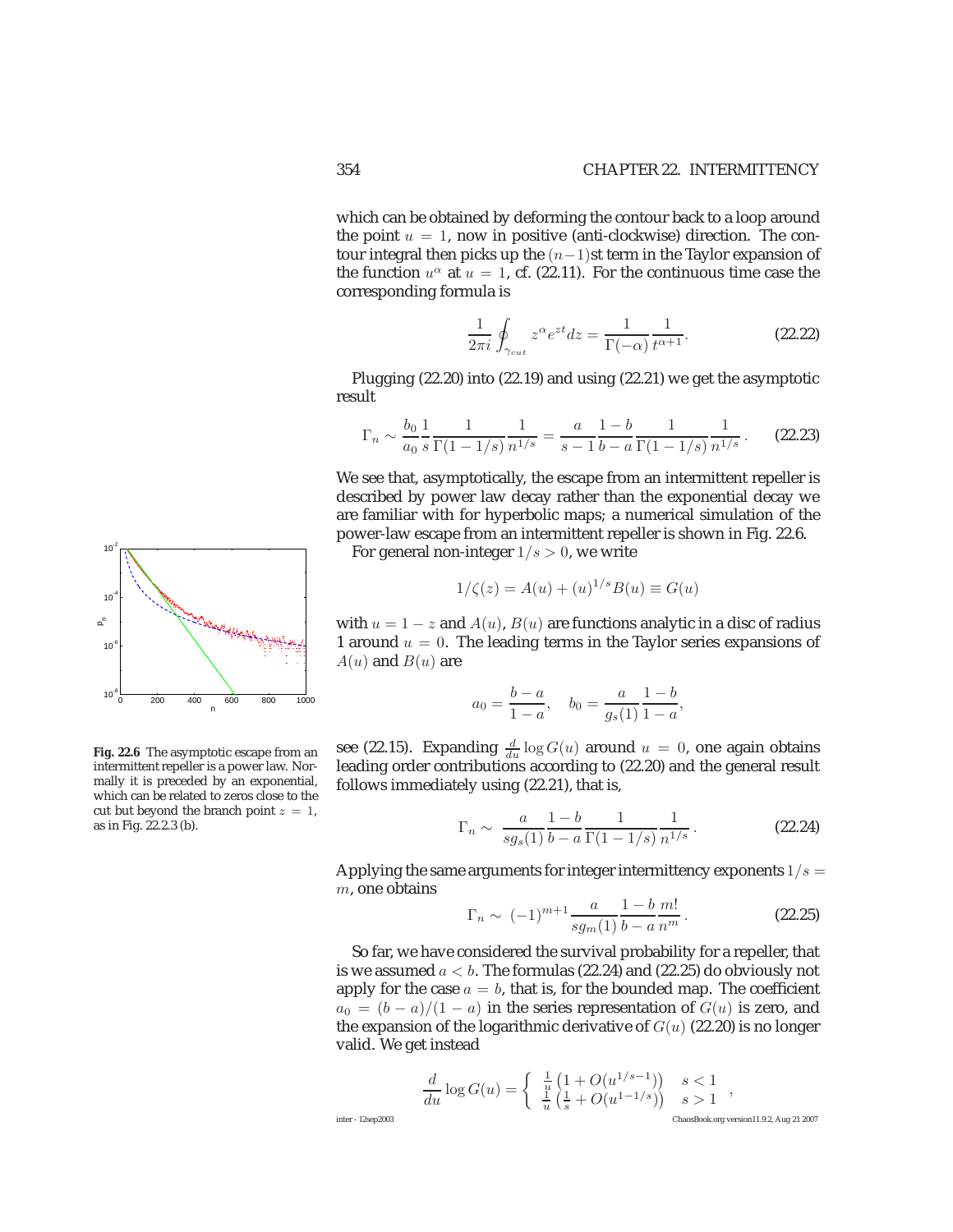assuming non-integer  $1/s$  for convenience. One obtains for the survival probability.

$$
\Gamma_n \sim \begin{cases} 1 + O(n^{1-1/s}) & s < 1 \\ 1/s + O(n^{1/s-1}) & s > 1 \end{cases}.
$$

For  $s > 1$ , this is what we expect. There is no escape, so the survival probability is equal to 1, which we get as an asymptotic result here. The result for  $s > 1$  is somewhat more worrying. It says that  $\Gamma_n$  defined as sum over the instabilities of the periodic orbits as in (20.12) does not tend to unity for large *n*. However, the case  $s > 1$  is in many senses anomalous. For instance, the invariant density cannot be normalized. It is therefore not reasonable to expect that periodic orbit theories will work without complications.

#### **22.2.4 Why does it work (anyway)?**

Due to the piecewise linear nature of the map constructed in the previous section, we had the nice property that interval lengths did exactly coincide with the inverse of the stability of periodic orbits of the system, that is

$$
|\mathcal{M}_n|=1/|\Lambda_{10}|^{n-1}.
$$

There is thus no problem in replacing the survival probability  $\Gamma_n$  given by (1.2), (20.2), that is the fraction of state space  $M$  surviving n iterations of the map,

$$
\Gamma_n = \frac{1}{|\mathcal{M}|} \sum_i^{(n)} |\mathcal{M}_i|.
$$

by a sum over periodic orbits of the form (16.26). The only orbit to worry about is the marginal fixed point  $\overline{0}$  itself which we excluded from the zeta function (22.10).

For smooth intermittent maps, things are less clear and the fact that we had to prune the marginal fixed point is a warning sign that interval estimates by periodic orbit stabilities might go horribly wrong. The derivation of the survival probability in terms of cycle stabilities in Chapter 20 did indeed rely heavily on a hyperbolicity assumption which is clearly not fulfilled for intermittent maps. We therefore have to carefully reconsider this derivation in order to show that periodic orbit formulas are actually valid for intermittent systems in the first place.

We will for simplicity consider maps, which have a finite number of say s branches defined on intervals  $\mathcal{M}_s$  and we assume that the map maps each interval  $\mathcal{M}_s$  onto  $\mathcal{M}_s$ , that is  $f(\mathcal{M}_s) = \mathcal{M}$ . This ensures the existence of a complete symbolic dynamics - just to make things easy (see Fig. 22.2).

The generating partition is composed of the domains  $\mathcal{M}_s$ . The nth level partition  $C^{(n)} = \{M_i\}$  can be constructed iteratively. Here *i*'s are words  $i = s_2 s_2 \dots s_n$  of length n, and the intervals  $\mathcal{M}_i$  are constructed recursively

$$
\mathcal{M}_{sj} = f_s^{-1}(\mathcal{M}_j), \qquad (22.26)
$$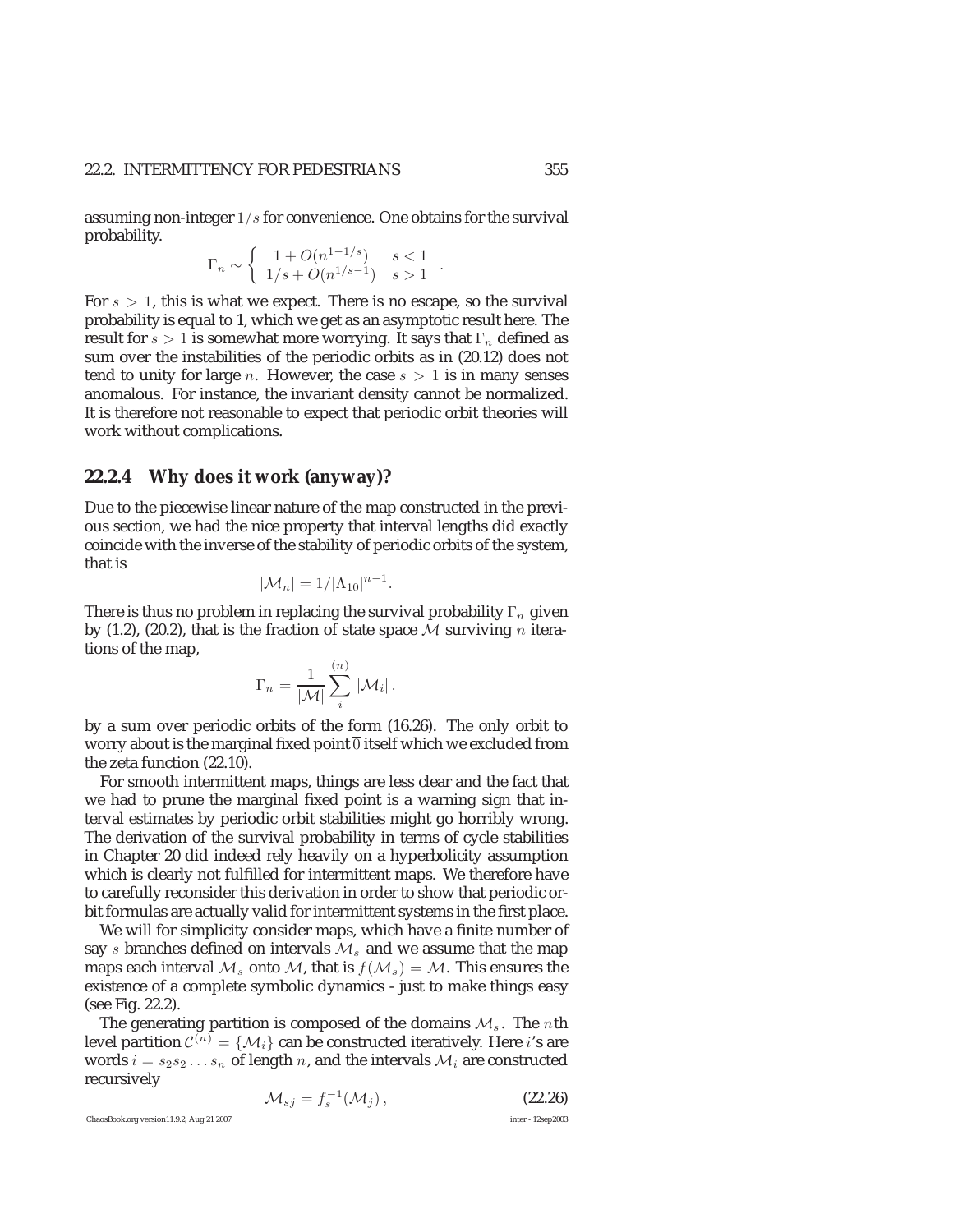where  $s_j$  is the concatenation of letter s with word j of length  $n_j < n$ .

In what follows we will concentrate on the survival probability  $\Gamma_n$ , postponing other quantities of interest, such as averages, to later considerations. In establishing the equivalence of the survival probability and the periodic orbit formula for the escape rate for hyperbolic systems we have assumed that the map is expanding, with a minimal expansion rate  $|f'(x)| \geq \Lambda_{\min} > 1$ . This enabled us to bound the size of every survivor strip  $\mathcal{M}_i$  by (20.6), the stability  $\Lambda_i$  of the periodic orbit i within the  $M_i$ , and bound the survival probability by the periodic orbit sum (20.7).

The bound (20.6)

$$
\mathcal{C}_1 \frac{1}{|\Lambda_i|} < \frac{|\mathcal{M}_i|}{|\mathcal{M}|} < \mathcal{C}_2 \frac{1}{|\Lambda_i|}
$$

relies on hyperbolicity, and is thus indeed violated for intermittent systems. The problem is that now there is no lower bound on the expansion rate, the minimal expansion rate is  $\Lambda_{\text{min}} = 1$ . The survivor strip  $\mathcal{M}_{0^n}$  which includes the marginal fixed point is thus completely over-**17.7, page 266** estimated by  $1/|\Lambda_{0^n}| = 1$  which is constant for all n.

> However, bounding survival probability strip by strip is not what is required for establishing the bound (20.7). For intermittent systems a somewhat weaker bound can be established, saying that the average size of intervals *along a periodic orbit* can be bounded close to the stability of the periodic orbit for all but the interval  $\mathcal{M}_{0^n}$ . The weaker bound applies to averaging over each prime cycle  $p$  separately

$$
\mathcal{C}_1 \frac{1}{|\Lambda_p|} < \frac{1}{n_p} \sum_{i \in p} \frac{|\mathcal{M}_i|}{|\mathcal{M}|} < \mathcal{C}_2 \frac{1}{|\Lambda_p|},\tag{22.27}
$$

where the word *i* represents a code of the periodic orbit  $p$  and all its cyclic permutations. It can be shown that one can find positive constants  $C_1$ ,  $C_2$  independent of p. Summing over all periodic orbits leads then again to (20.7).

To study averages of multiplicative weights we follow Section 15.1 and introduce a state space observable  $a(x)$  and the integrated quantity

$$
A^{n}(x) = \sum_{k=0}^{n-1} a(f^{k}(x)).
$$

This leads us to introduce the generating function (15.10)

$$
\langle e^{\beta A^n(x)} \rangle,
$$

where  $\langle \cdot \rangle$  denote some averaging over the distribution of initial points, which we choose to be uniform (rather than the *a priori* unknown invariant density). Again, all we have to show is, that constants  $C_1$ ,  $C_2$ exist, such that

$$
\mathcal{C}_1 \frac{e^{\beta A_p}}{|\Lambda_p|} < \frac{1}{n_p} \sum_{i \in p} \frac{1}{|\mathcal{M}|} \int_{\mathcal{M}_Q} e^{\beta A^n(x)} dx < \mathcal{C}_2 \frac{e^{\beta A_p}}{|\Lambda_p|},\tag{22.28}
$$

inter - 12sep2003 ChaosBook.org version11.9.2, Aug 21 2007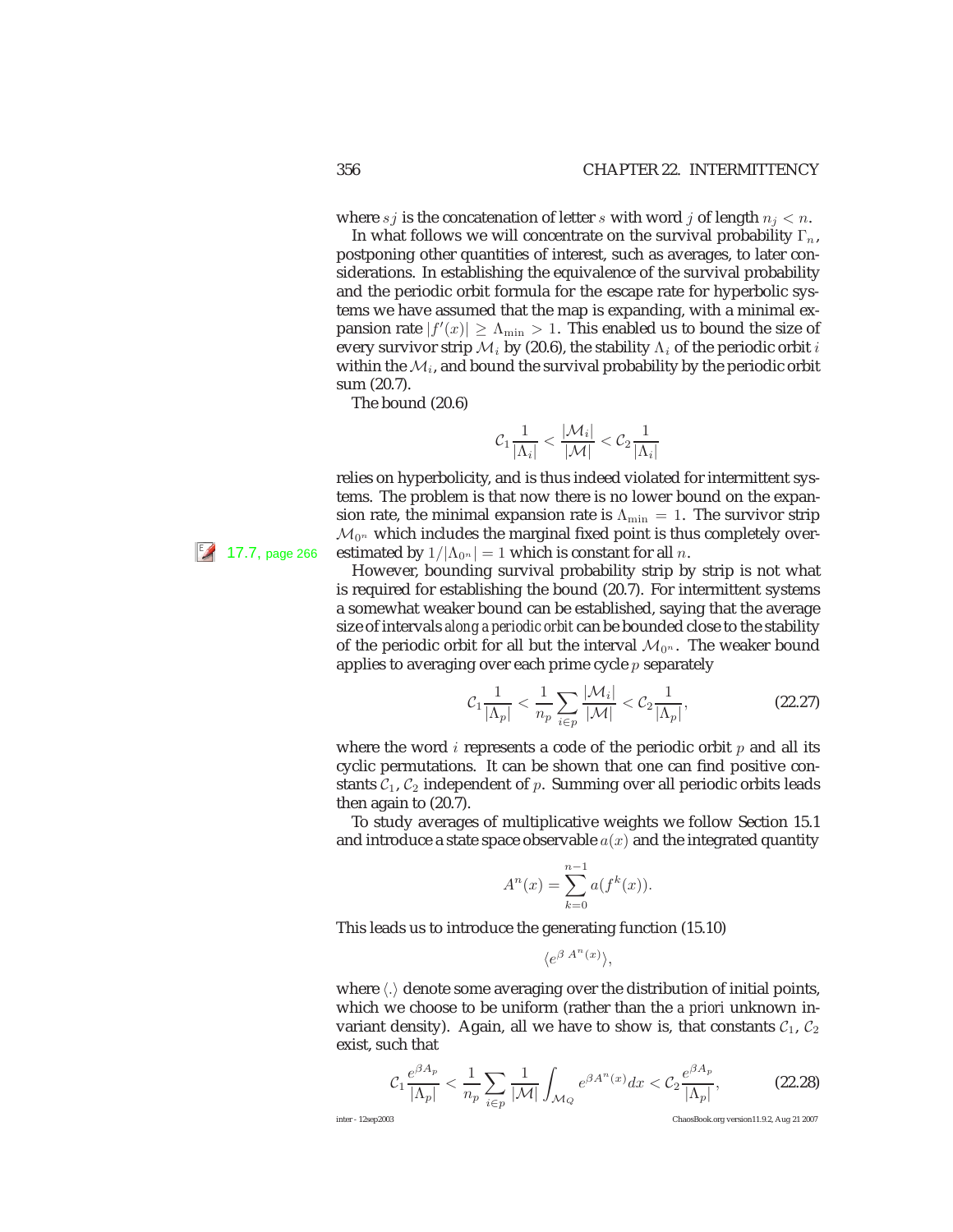is valid for all  $p$ . After performing the above average one gets

$$
\mathcal{C}_1 \Gamma_n(\beta) < \frac{1}{|\mathcal{M}|} \int_{\mathcal{M}} e^{\beta A(x,n)} dx < \mathcal{C}_2 \Gamma_n(\beta), \tag{22.29}
$$

with

$$
\Gamma_n(\beta) = \sum_{p}^{n} \frac{e^{\beta A_p}}{|\Lambda_p|}.
$$
\n(22.30)

and a dynamical zeta function can be derived. In the intermittent case one can expect that the bound (22.28) holds using an averaging argument similar to the one discussed in (22.27). This justifies the use of dynamical zeta functions for intermittent systems.

One lesson we should have learned so far is that the natural alphabet to use is not  $\{0, 1\}$  but rather the infinite alphabet  $\{0^{k-1}1, 0 \}$ ;  $k \ge 1\}$ . The symbol 0 occurs unaccompanied by any 1's only in the  $\overline{0}$  marginal fixed point which is disconnected from the rest of the Markov graph

see Fig. 22.7.<br>What happens if we remove a single prime cycle from a dynamical zeta function? In the hyperbolic case such a removal introduces a pole in the  $1/\zeta$  and slows down the convergence of cycle expansions. The heuristic interpretation of such a pole is that for a subshift of finite type removal of a single prime cycle leads to unbalancing of cancellations within the infinity of of shadowing pairs. Nevertheless, removal of a single prime cycle is an exponentially small perturbation of the trace sums, and the asymptotics of the associated trace formulas is un-

In the intermittent case, the fixed point  $\overline{0}$  does not provide any shadowing (cf. Section **??**), and a statement such as

$$
\Lambda_{1\cdot 0^{k+1}} \approx \Lambda_{1\cdot 0^k}\Lambda_0,
$$

is meaningless. It seems therefore sensible to take out the factor  $(1$  $t_0$ ) = 1 – *z* from the product representation of the dynamical zeta function (17.15), that is, to consider a pruned dynamical zeta function  $1/\zeta_{inter}(z)$  defined by

$$
1/\zeta(z) = (1-z)1/\zeta_{inter}(z).
$$

We saw in the last sections, that the zeta function  $1/\zeta_{inter}(z)$  has all the nice properties we know from the hyperbolic case, that is, we can find a cycle expansion with - in the toy model case - vanishing curvature contributions and we can calculate dynamical properties like escape after having understood, how to handle the branch cut. But you might still be worried about leaving out the extra factor  $1 - z$  all together. It turns out, that this is not only a matter of convenience, omitting the marginal  $\overline{0}$  cycle is a dire necessity. The cycle weight  $\Lambda_0^n = 1$  overestimates the corresponding interval length of  $\mathcal{M}_{0^n}$  in the partition of the phase space  $M$  by an increasing amount thus leading to wrong results when calculating escape. By leaving out the  $\overline{0}$  cycle (and thus also the

ChaosBook.org version11.9.2, Aug 21 2007 inter - 12sep2003



**Fig. 22.7** Markov graph corresponding to the alphabet  $\{0^{k-1}1, \overline{0}, k \ge 1\}$ <br>Chapter 21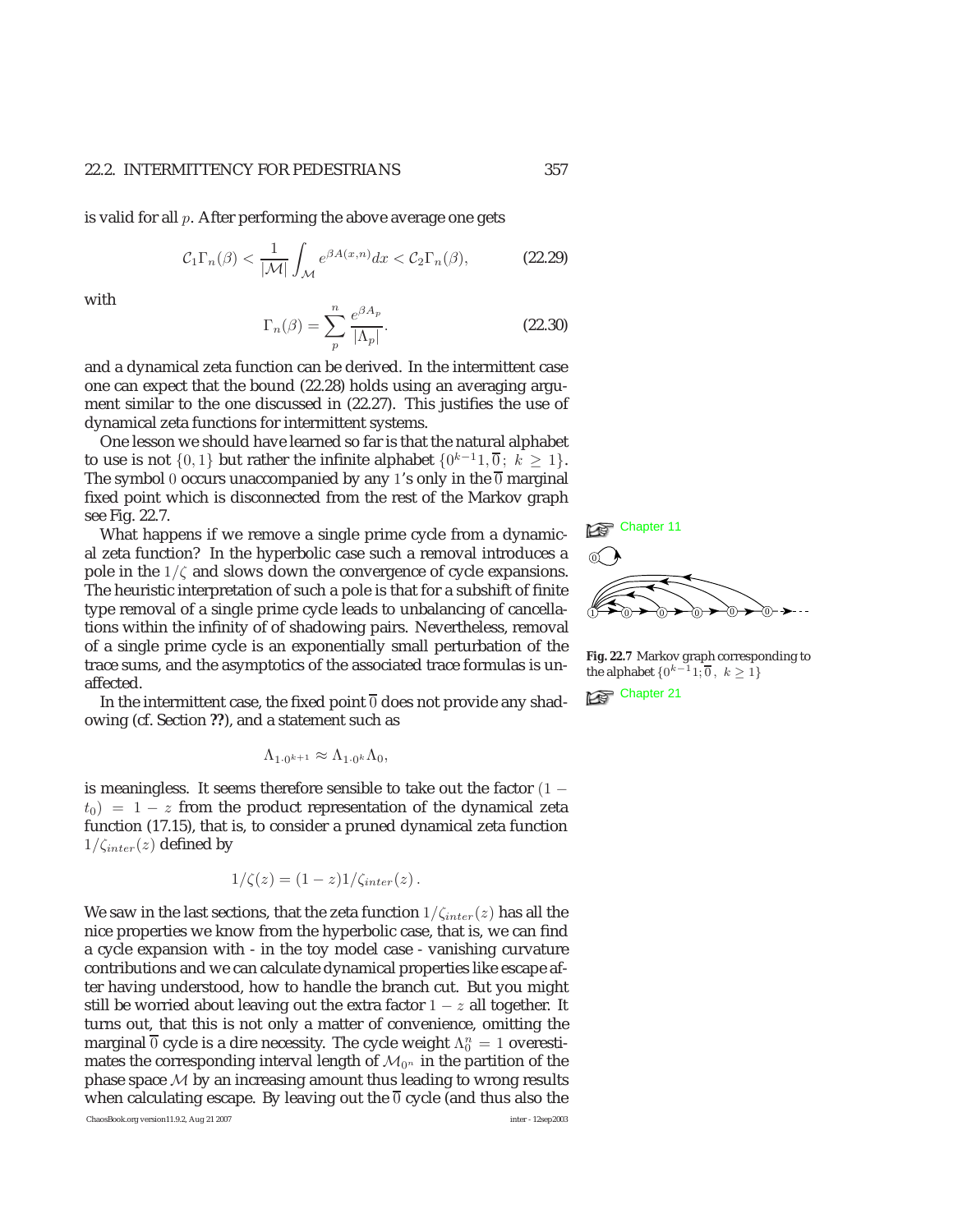$\mathcal{M}_{0^n}$  contribution), we are guaranteed to get at least the right asymptotical behavior.

Note also, that if we are working with the spectral determinant (17.3), given in product form as

$$
\det(1 - z\mathcal{L}) = \prod_{p} \prod_{m=0}^{\infty} \left(1 - \frac{z^{n_p}}{|\Lambda_p| \Lambda_p^m}\right) ,
$$

for intermittent maps the marginal stable cycle has to be excluded. It introduces an (unphysical) essential singularity at  $z = 1$  due the presence of a factor  $(1 - z)^{\infty}$  stemming from the  $\overline{0}$  cycle.

# **22.3 Intermittency for cyclists**

Admittedly, the toy map is what is says - a toy model. The piece wise linearity of the map led to exact cancellations of the curvature contributions leaving only the fundamental terms. There are still infinitely many orbits included in the fundamental term, but the cycle weights were chosen in such a way that the zeta function could be written in closed form. For a smooth intermittent map this all will not be the case in general; still, we will argue that we have already seen almost all the fundamentally new features due to intermittency. What remains are technicalities - not necessarily easy to handle, but nothing very surprise any more.

In the following we will sketch, how to make cycle expansion techniques work for general 1-dimensional maps with a single isolated marginal fixed point. To keep the notation simple, we will consider two-branch maps with a complete binary symbolic dynamics as for example the Farey map, Fig. 22.3, or the repeller depicted in Fig. 22.2. We again assume that the behavior near the fixed point is given by (22.1). This implies that the stability of a family of periodic orbits approaching the marginally stable orbit, as for example the family  $10<sup>n</sup>$ , will increase only algebraically, that is we find again for large  $n$ 

$$
\frac{1}{\Lambda_{10^n}}\sim \frac{1}{n^{1+1/s}}\;,
$$

where *s* denotes the intermittency exponent.

When considering zeta functions or trace formulas, we again have to take out the marginal orbit  $\overline{0}$ ; periodic orbit contributions of the form  $t_{0n1}$  are now unbalanced and we arrive at a cycle expansion in terms of infinitely many fundamental terms as for our toy map. This corresponds to moving from our binary symbolic dynamics to an infinite symbolic dynamics by making the identification

 $10^{n-1} \rightarrow n$ ;  $10^{n-1}10^{m-1} \rightarrow nm$ ;  $10^{n-1}10^{m-1}10^{k-1} \rightarrow nmk$ ; ...

see also Table 22.1. The topological length of the orbit is thus no longer determined by the iterations of our two-branch map, but by the number of times the cycle goes from the right to the left branch. Equivalently, one may define a new map, for which all the iterations on the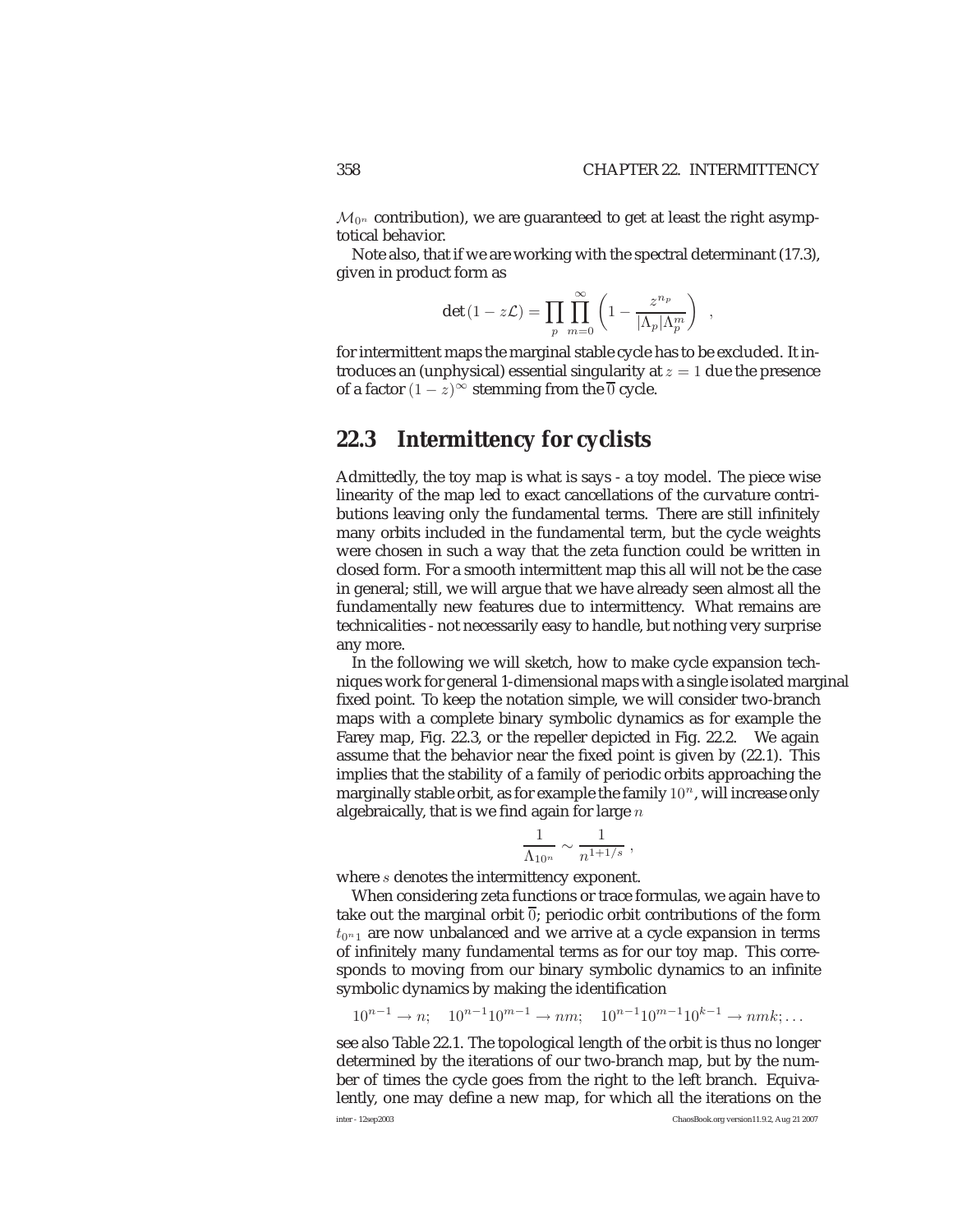| $\infty$ – alphabet |                  | binary alphabet |          |           |            |             |
|---------------------|------------------|-----------------|----------|-----------|------------|-------------|
|                     |                  | $n=1$           | $n=2$    | $n=3$     | $n=4$      | $n=5$       |
|                     |                  |                 |          |           |            |             |
| 1-cycles            | $\boldsymbol{n}$ | 1               | 10       | 100       | 1000       | 10000       |
| 2-cycles            | mn               |                 |          |           |            |             |
|                     | 1n               | 11              | 110      | 1100      | 11000      | 110000      |
|                     | 2n               | 101             | 0101     | 10100     | 101000     | 1010000     |
|                     | 3n               | 1001            | 10010    | 100100    | 1001000    | 10010000    |
|                     | 4n               | 10001           | 100010   | 1000100   | 10001000   | 100010000   |
| 3-cycles            | kmn              |                 |          |           |            |             |
|                     | 11n              | 111             | 1110     | 11100     | 111000     | 1110000     |
|                     | 12n              | 1101            | 11010    | 110100    | 1101000    | 11010000    |
|                     | 13n              | 11001           | 110010   | 1100100   | 11001000   | 110010000   |
|                     | 21n              | 1011            | 10110    | 101100    | 1011000    | 10110000    |
|                     | 22n              | 10101           | 101010   | 1010100   | 10101000   | 101010000   |
|                     | 23n              | 101001          | 1010010  | 10100100  | 101001000  | 1010010000  |
|                     | 31n              | 10011           | 100110   | 1001100   | 10011000   | 100110000   |
|                     | 32n              | 100101          | 1001010  | 10010100  | 100101000  | 1001010000  |
|                     | 33n              | 1001001         | 10010010 | 100100100 | 1001001000 | 10010010000 |

**Table 22.1** Infinite alphabet versus the original binary alphabet for the shortest periodic orbit families. Repetitions of prime cycles  $(11 = 1^2, 0101 = 01^2, ...)$  and their cyclic repeats  $(110 = 101, 1110 = 1101, ...)$  are accounted for by cancellations and combination factors in the cycle expansion (22.31).

left branch are done in one step. Such a map is called an *induced map* and the topological length of orbits in the infinite alphabet corresponds

the iterations of this induced map.<br>For generic intermittent maps, curvature contributions in the cycle  $\frac{2}{\sqrt{3}}$  11.1, page 162 expanded zeta function will not vanish exactly. The most natural way to organize the cycle expansion is to collect orbits and pseudo orbits of the same topological length with respect to the infinite alphabet. Denoting cycle weights in the new alphabet as  $t_{nm...} = t_{10^{n-1}10^{m-1}...}$ , one obtains

$$
\zeta^{-1} = \prod_{p \neq 0} (1 - t_p) = 1 - \sum_{n=1}^{\infty} ce
$$
\n
$$
= 1 - \sum_{n=1}^{\infty} t_n - \sum_{m=1}^{\infty} \sum_{n=1}^{\infty} \frac{1}{2} (t_{mn} - t_m t_n)
$$
\n
$$
- \sum_{k=1}^{\infty} \sum_{m=1}^{\infty} \sum_{n=1}^{\infty} (\frac{1}{3} t_{kmn} - \frac{1}{2} t_{km} t_n + \frac{1}{6} t_k t_m t_n) - \sum_{l=1}^{\infty} \sum_{k=1}^{\infty} \sum_{m=1}^{\infty} \sum_{n=1}^{\infty} \cdots
$$
\nChassBook.org version11.9.2, Aug 21 2007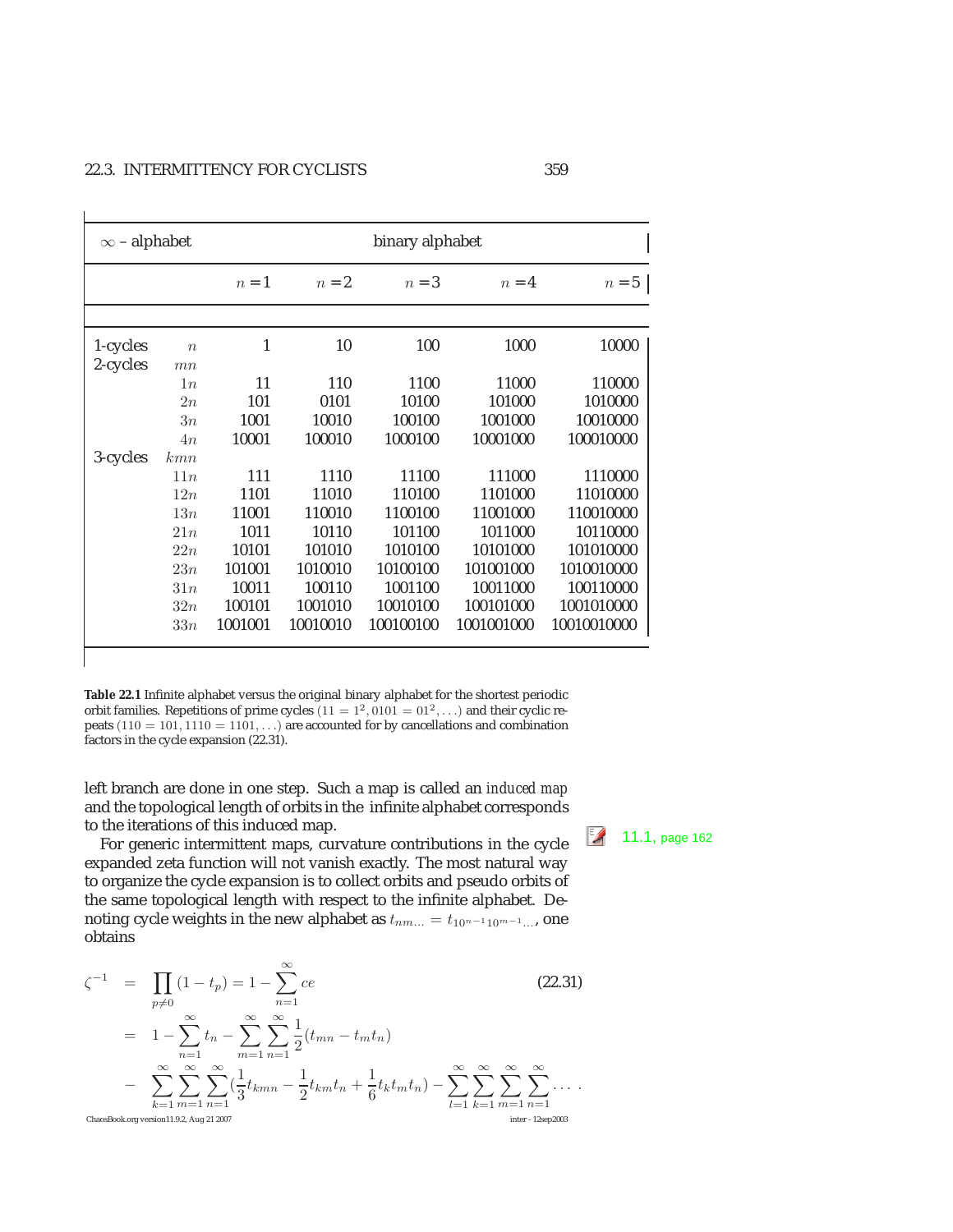The first sum is the fundamental term, which we have already seen in the toy model, (22.10). The curvature terms  $c_n$  in the expansion are now e-fold infinite sums where the prefactors take care of double counting of prime periodic orbits.

Let us consider the fundamental term first. For generic intermittent maps, we can not expect to obtain an analytic expression for the infinite sum of the form

$$
f(z) = \sum_{n=0}^{\infty} h_n z^n.
$$
 (22.32)

with algebraically decreasing coefficients

$$
h_n \sim \frac{1}{n^{\alpha}} \text{ with } \alpha > 0
$$

To evaluate the sum, we face the same problem as for our toy map: the power series diverges for  $z > 1$ , that is, exactly in the 'interesting' region where poles, zeros or branch cuts of the zeta function are to be expected. By carefully subtracting the asymptotic behavior with the help of (22.11) or (22.12), one can in general construct an analytic continuation of  $f(z)$  around  $z = 1$  of the form

$$
f(z) \sim A(z) + (1-z)^{\alpha-1} B(z) \qquad \alpha \notin \mathbb{N}
$$
 (22.33)  

$$
f(z) \sim A(z) + (1-z)^{\alpha-1} \ln(1-z) \qquad \alpha \in \mathbb{N},
$$

where  $A(z)$  and  $B(z)$  are functions analytic in a disc around  $z = 1$ . We thus again find that the zeta function (22.31) has a branch cut along the real axis  $\Re z > 1$ . From here on we can switch to auto-pilot and derive algebraic escape, decay of correlation and all the rest. We find in particular that the asymptotic behavior derived in (22.24) and (22.25) is a general result, that is, the survival probability is given asymptotically by

$$
\Gamma_n \sim C \frac{1}{n^{1/s}} \tag{22.34}
$$

for all 1-dimensional maps of the form (22.1). We have to work a bit harder if we want more detailed information like the prefactor  $C$ , exponential precursors given by zeros or poles of the dynamical zeta function or higher order corrections. This information is buried in the functions  $A(z)$  and  $B(z)$  or more generally in the analytically continued zeta function. To get this analytic continuation, one may follow either of the two different strategies which we will sketch next.

# **22.3.1 Resummation**

One way to get information about the zeta function near the branch cut is to derive the leading coefficients in the Taylor series of the functions  $A(z)$  and  $B(z)$  in (22.33) at  $z = 1$ . This can be done in principle, if the inter - 12sep2003 ChaosBook.org version11.9.2, Aug 21 2007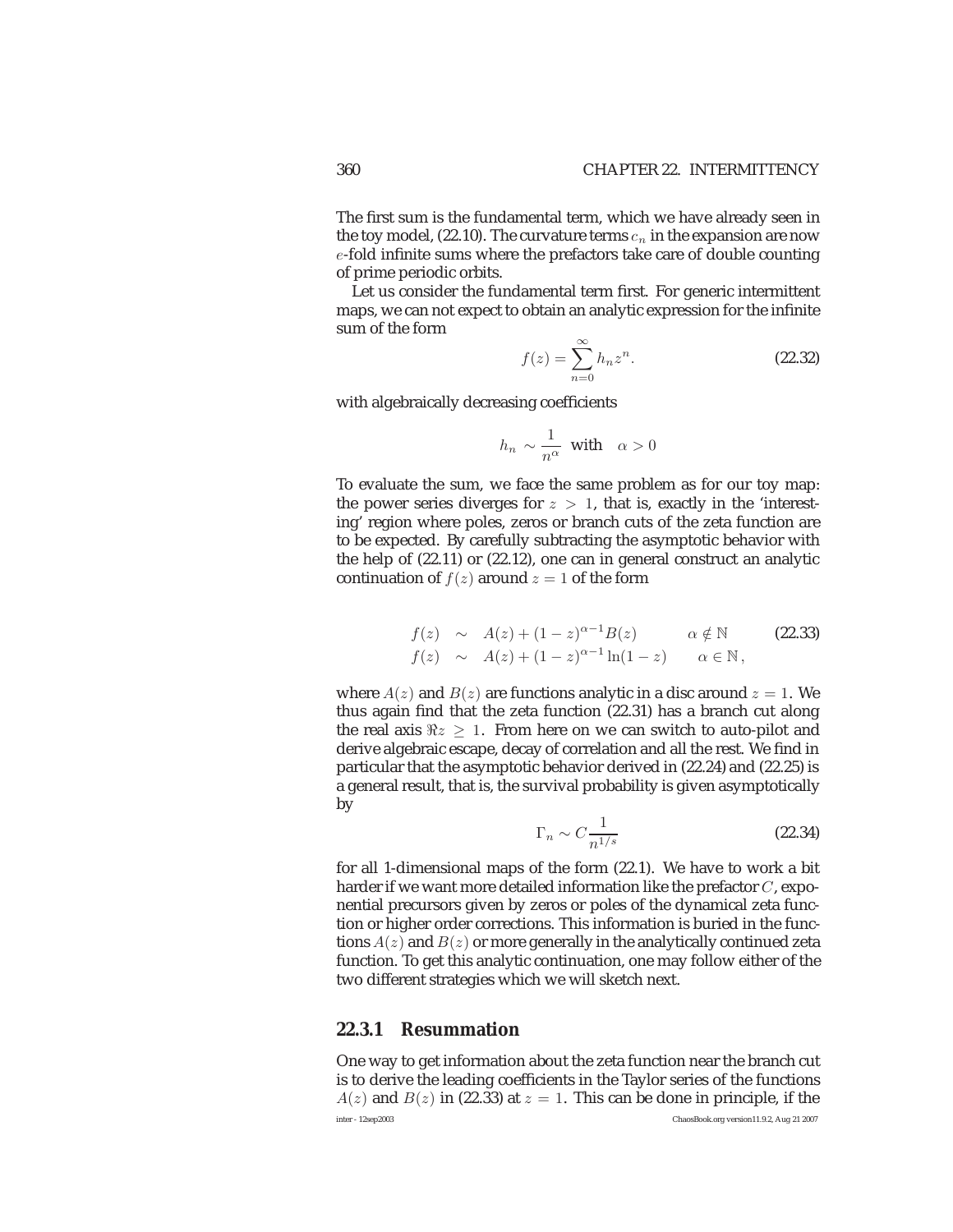### 22.3. INTERMITTENCY FOR CYCLISTS 361

coefficients  $h_n$  in sums like (22.32) are known (as for our toy model). One then considers a resummation of the form

$$
\sum_{j=0}^{\infty} h_j z^j = \sum_{j=0}^{\infty} a_j (1-z)^j + (1-z)^{\alpha-1} \sum_{j=0}^{\infty} b_j (1-z)^j,
$$
 (22.35)

and the coefficients  $a_j$  and  $b_j$  are obtained in terms of the  $h_j$ 's by expanding  $(1 - z)^j$  and  $(1 - z)^{j + \alpha - 1}$  on the right hand side around  $z = 0$ using (22.11) and equating the coefficients.

In practical calculations one often has only a finite number of coefficients  $h_i$ ,  $0 \leq j \leq N$ , which may have been obtained by finding periodic orbits and their stabilities numerically. One can still design a resummation scheme for the computation of the coefficients  $a_i$  and  $b_i$  in (22.35). We replace the infinite sums in (22.35) by finite sums of increasing degrees  $n_a$  and  $n_b$ , and require that

$$
\sum_{i=0}^{n_a} a_i (1-z)^i + (1-z)^{\alpha-1} \sum_{i=0}^{n_b} b_i (1-z)^i = \sum_{i=0}^{N} h_i z^i + O(z^{N+1})
$$
 (22.36)

One proceeds again by expanding the right hand side around  $z = 0$ , skipping all powers  $z^{N+1}$  and higher, and then equating coefficients. It is natural to require that  $|n_b + \alpha - 1 - n_a| < 1$ , so that the maximal powers of the two sums in (22.36) are adjacent. If one chooses  $n_a + n_b +$  $2 = N + 1$ , then, for each cutoff length N, the integers  $n_a$  and  $n_b$  are uniquely determined from a linear system of equations. The price we pay is that the so obtained coefficients depend on the cutoff  $N$ . One can now study convergence of the coefficients  $a_i$ , and  $b_i$ , with respect to increasing values of  $N$ , or various quantities derived from  $a_i$  and  $b_j$ . Note that the leading coefficients  $a_0$  and  $b_0$  determine the prefactor  $C$  in (22.34), cf. (22.23). The resummed expression can also be used to compute zeros, inside or outside the radius of convergence of the cycle expansion  $\sum h_j z^j$ .

The scheme outlined in this section tacitly assumes that a representation of form (22.33) holds in a disc of radius 1 around  $z = 1$ . Convergence is improved further if additional information about the asymptotics of sums like (22.32) is used to improve the ansatz (22.35).

# **22.3.2 Analytical continuation by integral transformations**

We will now introduce a method which provides an analytic continuation of sums of the form (22.32) without explicitly relying on an ansatz (22.35). The main idea is to rewrite the sum (22.32) as a sum over integrals with the help of the Poisson summation formula and find an analytic continuation of each integral by contour deformation. In order to do so, we need to know the *n* dependence of the coefficients  $h_n \equiv h(n)$ explicitly for all  $n$ . If the coefficients are not known analytically, one may proceed by approximating the large  $n$  behavior in the form

$$
h(n) = n^{-\alpha} (C_1 + C_2 n^{-1} + \dots), \qquad n \neq 0,
$$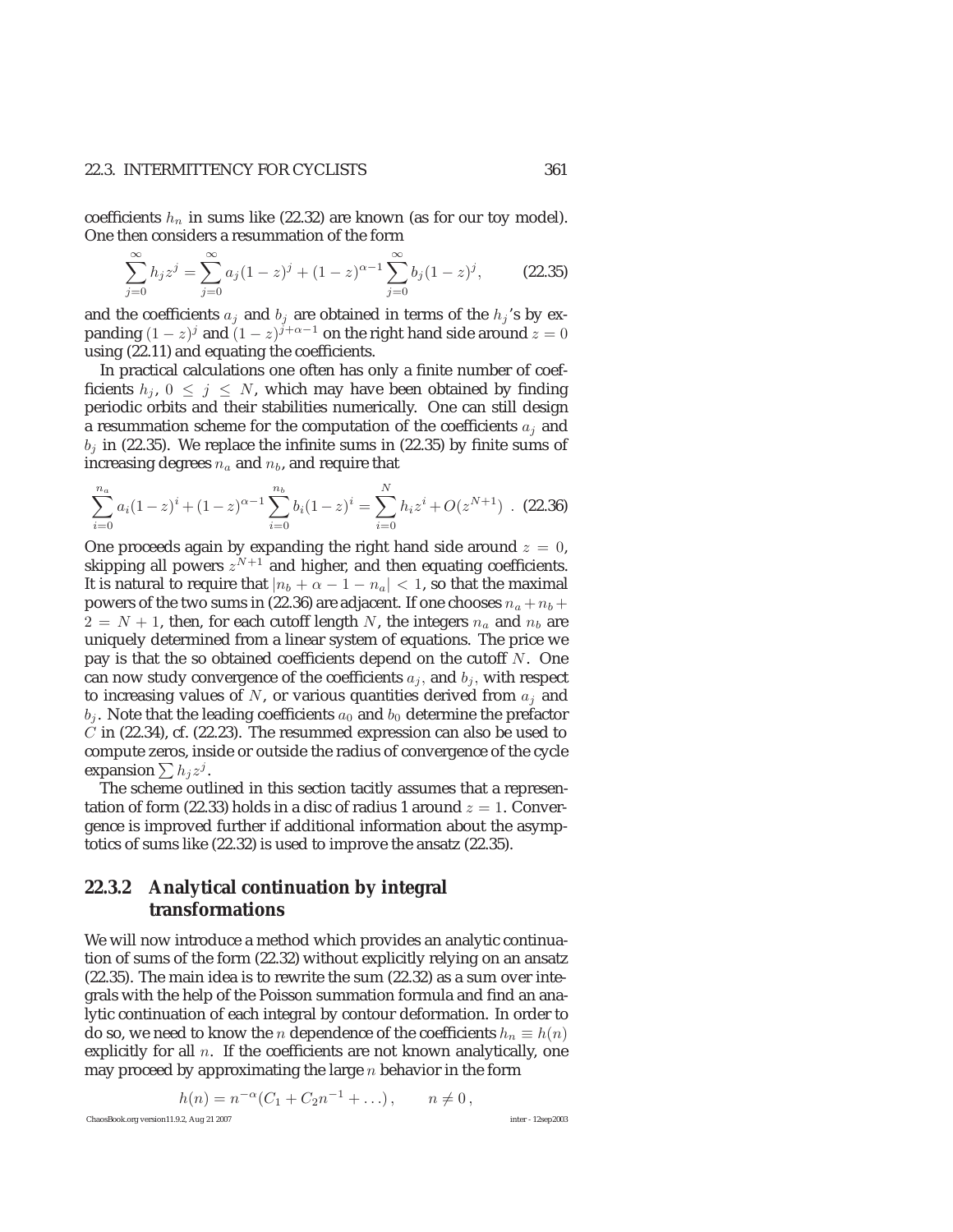and determine the constants  $C_i$  numerically from periodic orbit data. By using the Poisson resummation identity

$$
\sum_{n=-\infty}^{\infty} \delta(x - n) = \sum_{m=-\infty}^{\infty} \exp(2\pi i m x),
$$
 (22.37)

we may write the sum as (22.32)

$$
f(z) = \frac{1}{2}h(0) + \sum_{m = -\infty}^{\infty} \int_0^{\infty} dx \, e^{2\pi i m x} h(x) z^x.
$$
 (22.38)

The continuous variable  $x$  corresponds to the discrete summation index *n* and it is convenient to write  $z = r \exp(i\sigma)$  from now on. The integrals are still not convergent for  $r > 0$ , but an analytical continuation can be found by considering the contour integral, where the contour goes out along the real axis, makes a quarter circle to either the positive or negative imaginary axis and goes back to zero. By letting the radius of the circle go to infinity, we essentially rotate the line of integration from the real onto the imaginary axis. For the  $m = 0$  term in (22.38), we transform  $x \rightarrow ix$  and the integral takes on the form

$$
\int_0^\infty dx \, h(x) \, r^x \, e^{ix\sigma} = i \int_0^\infty dx \, h(ix) \, r^{ix} e^{-x\sigma}.
$$

The integrand is now exponentially decreasing for all  $r > 0$  and  $\sigma \neq 0$ or 2π. The last condition reminds us again of the existence of a branch cut at  $\Re z > 1$ . By the same technique, we find the analytic continuation for all the other integrals in (22.38). The real axis is then rotated according to  $x \to sign(m)ix$  where  $sign(m)$  refers to the sign of m.

$$
\int_0^\infty dx \, e^{\pm 2\pi i |m|x} h(x) \, r^x e^{ix\sigma} = \pm i \int_0^\infty dx \, h(\pm ix) \, r^{\pm ix} e^{-x(2\pi |m|\pm \sigma)}.
$$

Changing summation and integration, we can carry out the sum over  $|m|$  explicitly and one finally obtains the compact expression

$$
f(z) = \frac{1}{2}h(0) + i \int_0^{\infty} dx \, h(ix) \, r^{ix} e^{-x\sigma}
$$
 (22.39)  
+ 
$$
i \int_0^{\infty} dx \, \frac{e^{-2\pi x}}{1 - e^{-2\pi x}} \left[ h(ix) r^{ix} e^{-x\sigma} - h(-ix) r^{-ix} e^{x\sigma} \right].
$$

The transformation from the original sum to the two integrals in (22.39) is exact for  $r \leq 1$ , and provides an analytic continuation for  $r > 0$ . The expression (22.39) is especially useful for an efficient numerical calculations of a dynamical zeta function for  $|z| > 1$ , which is essential when searching for its zeros and poles.

### **22.3.3 Curvature contributions**

So far, we have discussed only the fundamental term  $\sum_{n=1}^{\infty}t_{n}$  in (22.31), and showed how to deal with such power series with algebraically inter - 12sep2003 ChaosBook.org version11.9.2, Aug 21 2007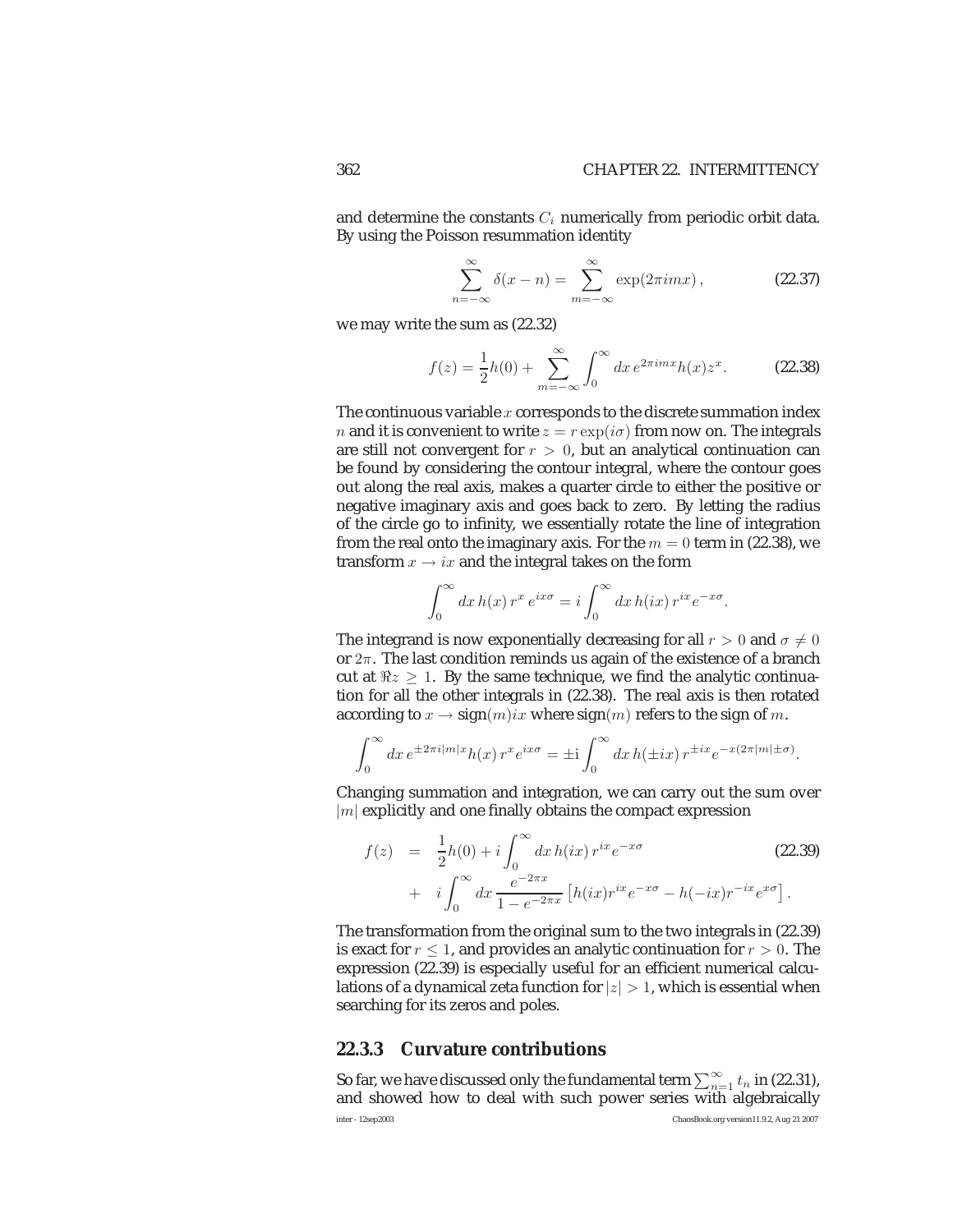## 22.4. BER ZETA FUNCTIONS 363

decreasing coefficients. The fundamental term determines the main structure of the zeta function in terms of the leading order branch cut. Corrections to both the zeros and poles of the dynamical zeta function as well as the leading and subleading order terms in expansions like (22.33) are contained in the curvature terms in (22.31). The first curvature correction is the 2-cycle sum

$$
\sum_{m=1}^{\infty}\sum_{n=1}^{\infty}\frac{1}{2}(t_{mn}-t_mt_n),
$$

with algebraically decaying coefficients which again diverge for  $|z| >$ 1. The analytically continued curvature terms have as usual branch cuts along the positive real  $z$  axis. Our ability to calculate the higher order curvature terms depends on how much we know about the cycle weights  $t_{mn}$ . The form of the cycle stability (22.5) suggests that  $t_{mn}$ decrease asymptotically as

$$
t_{mn} \sim \frac{1}{(nm)^{1+1/s}}
$$
 (22.40)

for 2-cycles, and in general for  $n$ -cycles as

$$
t_{m_1m_2...m_n} \sim \frac{1}{(m_1m_2...m_n)^{1+1/s}}.
$$

If we happen to know the cycle weights  $t_{m_1m_2...m_n}$  analytically, we may proceed as in Section 22.3.2, transform the multiple sums into multiple integrals and rotate the integration contours.

We have reached the edge of what has been accomplished so far in computing and what is worth the dynamical zeta functions from periodic orbit data. In the next section, we describe a probabilistic method applicable to intermittent maps which does not rely on periodic orbits.

# **22.4 BER zeta functions**

So far we have focused on 1-d models as the simplest setting in which to investigate dynamical implications of marginal fixed points. We now take an altogether different track and describe how probabilistic methods may be employed in order to write down approximate dynamical zeta functions for intermittent systems.

We will discuss the method in a very general setting, for a flow in arbitrary dimension. The key idea is to introduce a surface of section  $P$  such that all trajectories traversing this section will have spent some time both near the marginal stable fixed point and in the chaotic phase. An important quantity in what follows is (3.5), the *first return time*  $\tau(x)$ , or the time of flight of a trajectory starting in  $x$  to the next return to the surface of section  $P$ . The period of a periodic orbit p intersecting the  $P$ section  $n_p$  times is

$$
T_p = \sum_{k=0}^{n_p - 1} \tau(f^k(x_p)),
$$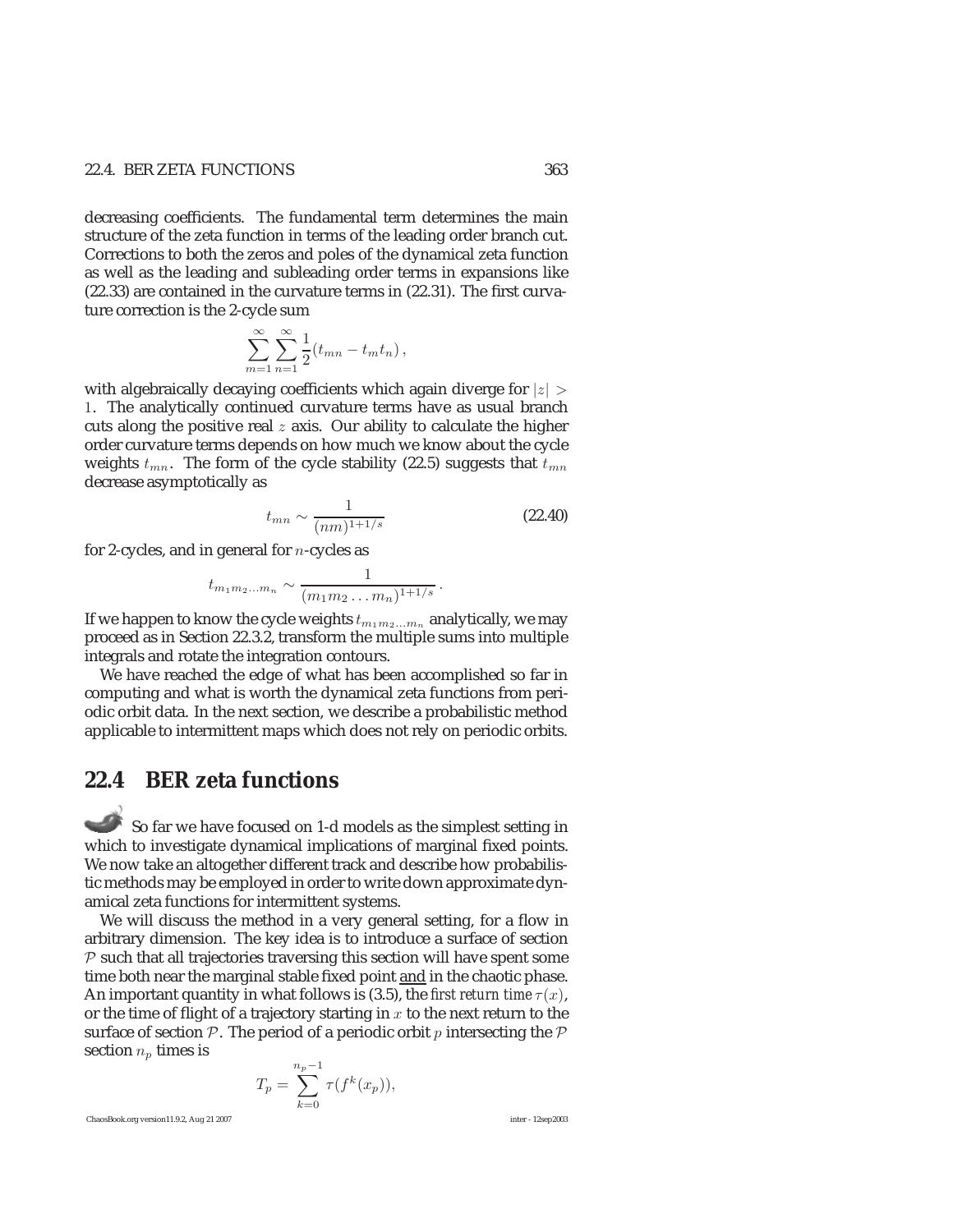where  $f(x)$  is the Poincaré map, and  $x_p \in \mathcal{P}$  is a cycle point. The dynamical zeta function (17.15)

$$
1/\zeta(z,s,\beta) = \prod_{p} \left( 1 - \frac{z^{n_p} e^{\beta A_p - sT_p}}{|\Lambda_p|} \right), \qquad A_p = \sum_{k=0}^{n_p - 1} a(f^k(x_p)),
$$
\n(22.41)

Chapter 15 associated with the observable  $a(x)$  captures the dynamics of both the flow *and* the Poincaré map. The dynamical zeta function for the flow is obtained as  $1/\zeta(s,\beta)=1/\zeta(1,s,\beta)$ , and the dynamical zeta function for the discrete time Poincaré map is  $1/\zeta(z, \beta)=1/\zeta(z, 0, \beta)$ .

> Our basic assumption will be *probabilistic*. We assume that the chaotic interludes render the consecutive *return* (or *recurrence*) *times*  $T(x_i)$ ,  $T(x_{i+1})$ and observables  $a(x_i)$ ,  $a(x_{i+1})$  effectively uncorrelated. Consider the quantity  $e^{\beta A(x_0,n)-sT(x_0,n)}$  averaged over the surface of section  $\mathcal{P}$ . With the above probabilistic assumption the large  $n$  behavior is

$$
\langle e^{\beta A(x_0,n)-sT(x_0,n)}\rangle_{\mathcal{P}}\sim \left(\int_{\mathcal{P}}e^{\beta a(x)-s\tau}\rho(x)dx\right)^n,
$$

where  $\rho(x)$  is the invariant density of the Poincaré map. This type of behavior is equivalent to there being only one zero  $z_0(s, \hat\beta) = \int e^{\hat\beta \hat a(x) -s\tau(x)} \rho(x) dx$ of  $1/\zeta(z, s, \beta)$  in the  $z \text{-} \beta$  plane. In the language of Ruelle-Pollicott resonances this means that there is an infinite gap to the first resonance. **Remark 15.3.2** This in turn implies that  $1/\zeta(z, s, \beta)$  may be written as

$$
1/\zeta(z,s,\beta) = z - \int_{\mathcal{P}} e^{\beta a(x) - s\tau(x)} \rho(x) dx , \qquad (22.42)
$$

where we have neglected a possible analytic and non-zero prefactor. The dynamical zeta function of the flow is now

$$
1/\zeta(s,\beta) = 1/\zeta(1,s,\beta) = 1 - \int_{\mathcal{P}} e^{\beta a(x)} \rho(x) e^{-s\tau(x)} dx
$$
 (22.43)

Normally, the best one can hope for is a finite gap to the leading resonance of the Poincaré map. with the above dynamical zeta function only approximatively valid. As it is derived from an approximation due to Baladi, Eckmann, and Ruelle, we shall refer to it as the BER zeta function  $1/\zeta_{\text{BFR}}(s,\beta)$  in what follows.

A central role is played by the probability distribution of return times

$$
\psi(\tau) = \int_{\mathcal{P}} \delta(\tau - \tau(x)) \rho(x) dx \tag{22.44}
$$

 $22.5$ , page 368

<sup> $\mathbb{Z}$ </sup> 23.6, page 389 The BER zeta function at  $\beta = 0$  is then given in terms of the Laplace transform of this distribution

$$
1/\zeta_{\text{BER}}(s) = 1 - \int_0^\infty \psi(\tau) e^{-s\tau} d\tau.
$$

inter - 12sep2003 ChaosBook.org version11.9.2, Aug 21 2007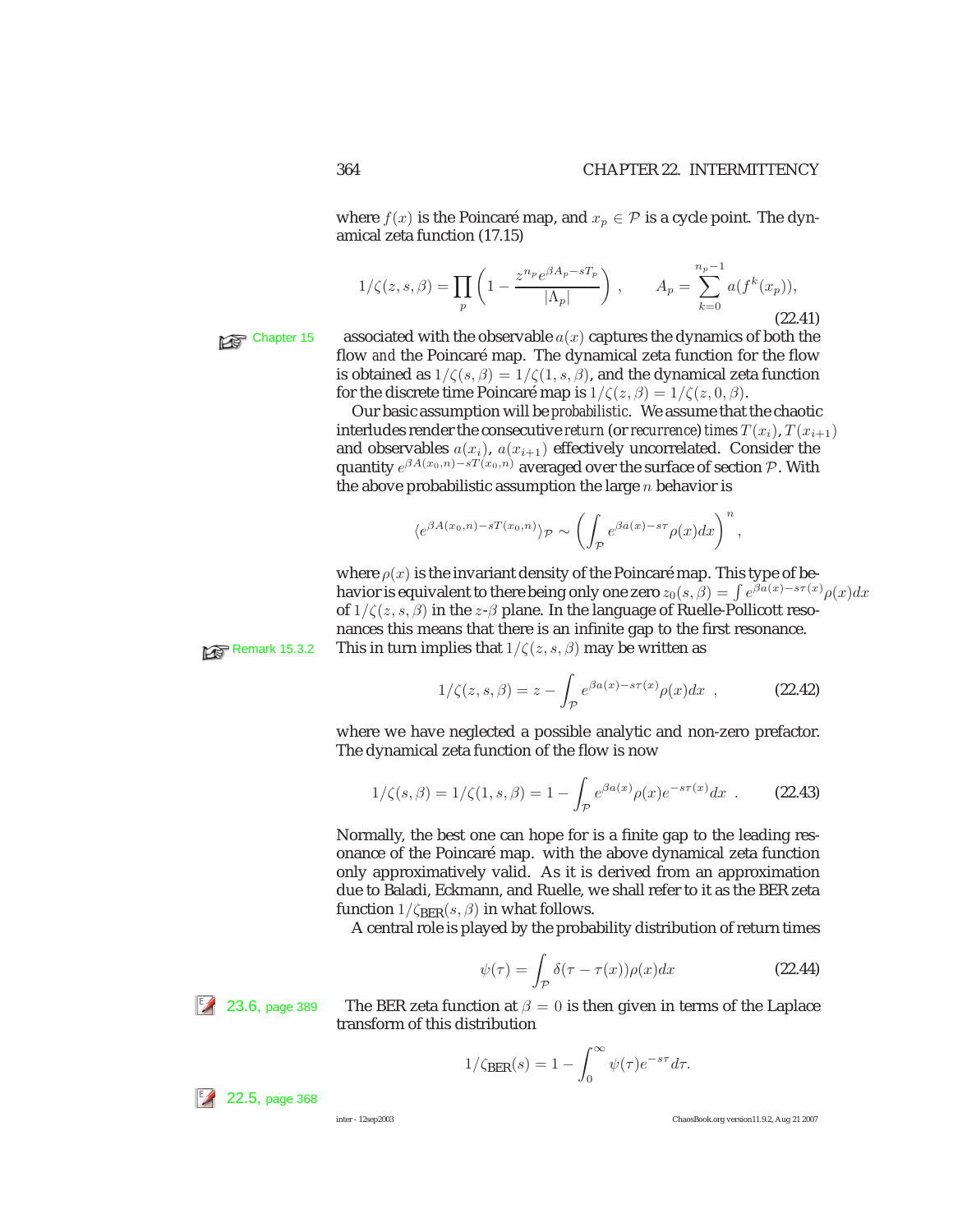### 22.4. BER ZETA FUNCTIONS 365

#### **Example 22.1 Return times for the Bernoulli map.**

For the Bernoulli shift map (21.6)

$$
x \mapsto f(x) = 2x \bmod 1,
$$

one easily derives the distribution of return times

$$
\psi_n = \frac{1}{2^n} \qquad n \ge 1.
$$

The BER zeta function becomes (by the discrete Laplace transform (16.9))

$$
1/\zeta_{\text{BER}}(z) = 1 - \sum_{n=1}^{\infty} \psi_n z^n = 1 - \sum_{n=1}^{\infty} \frac{z^n}{2^n}
$$
  
= 
$$
\frac{1-z}{1-z/2} = \zeta^{-1}(z)/(1-z/\Lambda_0).
$$
 (22.45)

Thanks to the uniformity of the piecewise linear map measure (15.19) the "approximate" zeta function is in this case the *exact* dynamical zeta function, with the cycle point  $\overline{0}$  pruned.

#### **Example 22.2 Return times for the model of Section 22.2.1.**

For the toy model of Section 22.2.1 one gets  $\psi_1 = |M_1|$ , and  $\psi_n = |M_n|(1$  $b)/(1-a)$ , for  $n \geq 2$ , leading to a BER zeta function

$$
1/\zeta_{\text{BER}}(z) = 1 - z|\mathcal{M}_1| - \sum_{n=2}^{\infty} |\mathcal{M}_n| z^n,
$$

which again coincides with the exact result, (22.10).

It may seem surprising that the BER approximation produces exact results in the two examples above. The reason for this peculiarity is that both these systems are piecewise linear and have complete Markov partitions. As long as the map is piecewise linear and complete, and the probabilistic approximation is exactly fulfilled, the cycle expansion curvature terms vanish. The BER zeta function and the fundamental part of a cycle expansion discussed in Section 18.1.1 are indeed intricately related, but not identical in general. In particular, note that the BER zeta function obeys the flow conservation sum rule (20.11) by construction, whereas the fundamental part of a cycle expansion as a rule does not.

# **Summary**

The presence of marginally stable fixed points and cycles changes the analytic structure of dynamical zeta functions and the rules for constructing cycle expansions. The marginal orbits have to be omitted, and the cycle expansions now need to include families of infinitely many longer and longer unstable orbits which accumulate toward the marginally stable cycles. Correlations for such non-hyperbolic systems may decay algebraically with the decay rates controlled by the branch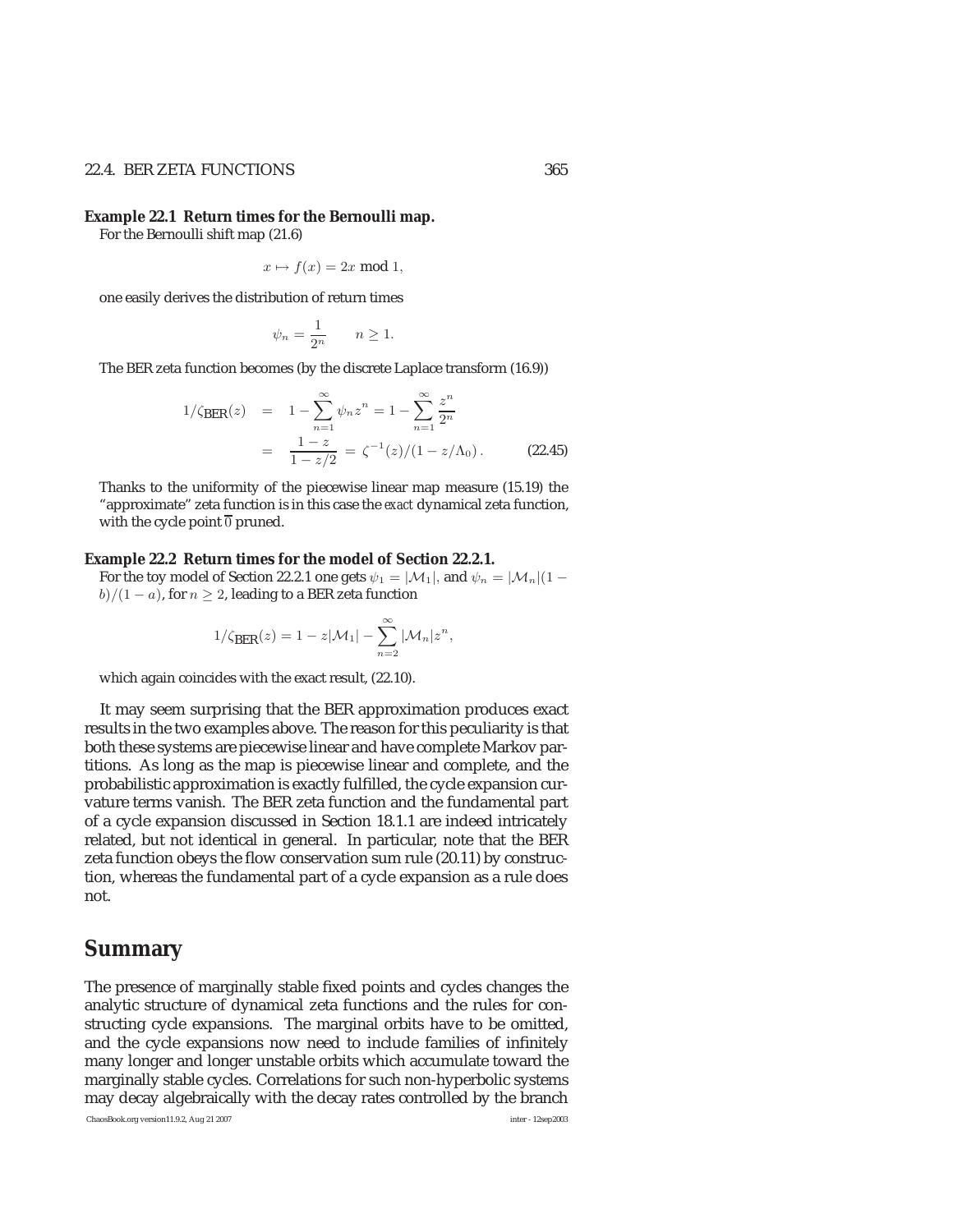cuts of dynamical zeta functions. Compared to pure hyperbolic systems, the physical consequences are drastic: exponential decays are replaced by slow power-law decays, and transport properties, such as the diffusion may become anomalous.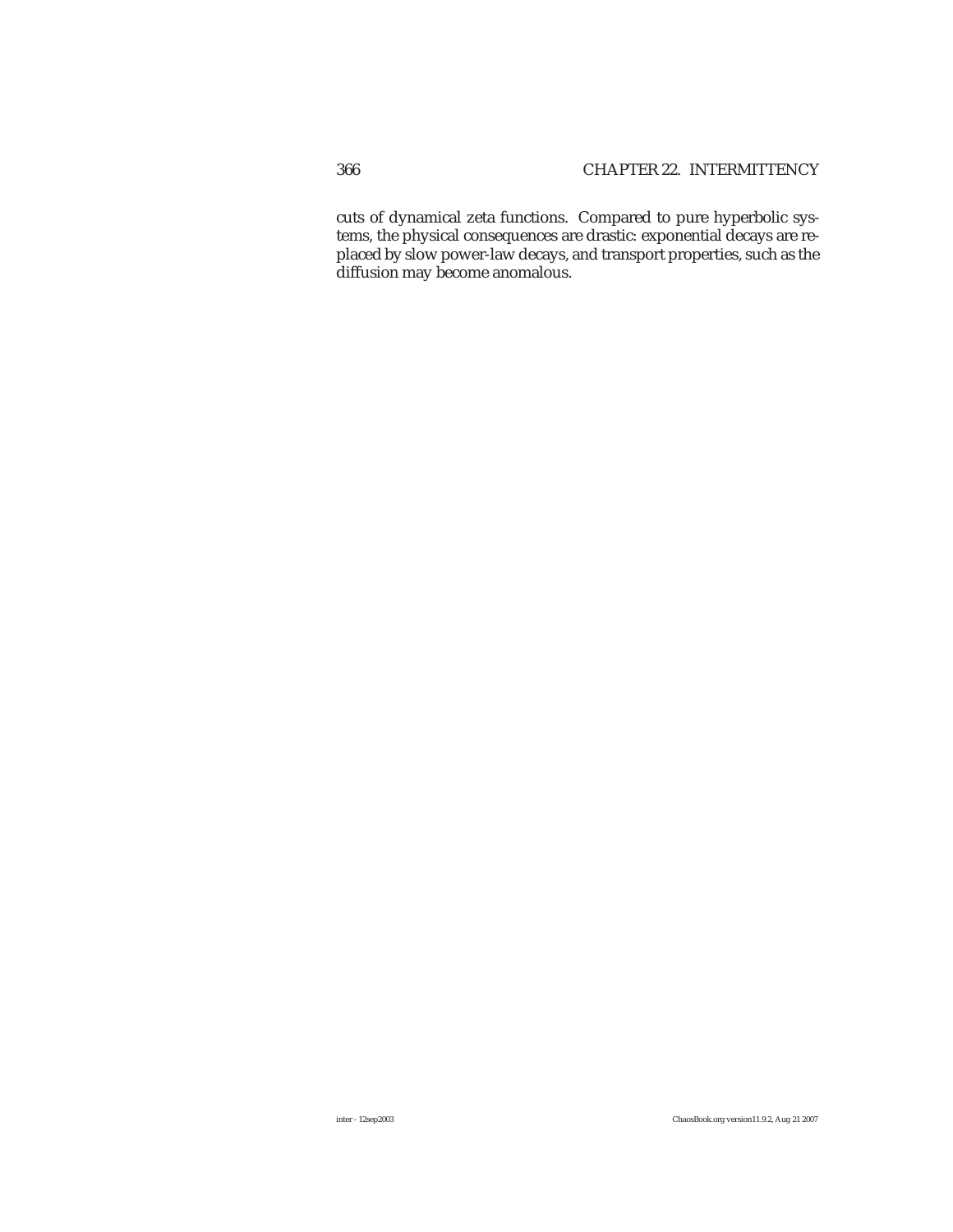# **Further reading**

**What about the evolution operator formalism?** The main virtue of evolution operators was their semigroup property (15.25). This was natural for hyperbolic systems where instabilities grow exponentially, and evolution operators capture this behavior due to their multiplicative nature. Whether the evolution operator formalism is a good way to capture the slow, power law instabilities of intermittent dynamics is less clear. The approach taken here leads us to a formulation in terms of *dynamical zeta functions* rather than spectral determinants, circumventing evolution operators altogether. It is not known if the spectral determinants formulation would yield any benefits when applied to intermittent chaos. Some results on spectral determinants and intermittency can be found in [2]. A useful mathematical technique to deal with isolated marginally stable fixed point is that of *inducing*, that is, replacing the intermittent map by a completely hyperbolic map with infinite alphabet and redefining the discrete time; we have used this method implicitly by changing from a finite to an infinite alphabet. We refer to Refs. [3,19] for detailed discussions of this technique, as well as applications to 1-dimensional maps.

**Intermittency.** Intermittency was discovered by Manneville and Pomeau [1] in their study of the Lorentz system. They demonstrated that in neighborhood of parameter value  $r_c = 166.07$  the mean duration of the periodic<br>motion scales as  $(r - r)^{1/2}$  . In Ref. [5] they explained motion scales as  $(r - r_c)^{1/2}$ . In Ref. [5] they explained<br>this phenomenon in terms of a 1-dimensional man (such this phenomenon in terms of a 1-dimensional map (such as (22.1)) near tangent bifurcation, and classified possible types of intermittency.

Piecewise linear models like the one considered here have been studied by Gaspard and Wang [6]. The escape problem has here been treated following Ref. [7], resummations following Ref. [8]. The proof of the bound (22.27) can be found in P. Dahlqvist's notes on ChaosBook.org/PDahlqvistEscape.ps.gz.

Farey map (18.31) has been studied widely in the context of intermittent dynamics, for example in Refs. [16, 17, 3,18,**?**,14,2]. The Fredholm determinant and the dynamical zeta functions for the Farey map (18.31) and the related Gauss shift map (**??**) have been studied by Mayer [16]. He relates the continued fraction transformation to the Riemann zeta function, and constructs a Hilbert space on which the evolution operator is self-adjoint, and its eigenvalues are exponentially spaced, just as for the dynamical zeta functions [23] for "Axiom A" hyperbolic systems.

**Tauberian theorems.** In this chapter we used Tauberian theorems for power series and Laplace transforms: Feller's monograph [9] is a highly recommended introduction to these methods.

Probabilistic methods, BER zeta functions. Probabilistic description of intermittent chaos was introduced by Geisal and Thomae [10]. The BER approximation studied here is inspired by Baladi, Eckmann and Ruelle [14], with further developments in Refs. [13, 15].

# **Exercises**

(22.1) **Integral representation of Jonquière functions.** Check the integral representation

$$
J(z, \alpha) = \frac{z}{\Gamma(\alpha)} \int_0^\infty d\xi \frac{\xi^{\alpha - 1}}{e^{\xi} - z} \quad \text{for} \quad \alpha > 0.
$$
\n(22.46)

Note how the denominator is connected to Bose-Einstein distribution. Compute  $J(x+i\epsilon) - J(x-i\epsilon)$ for a real  $x > 1$ .

(22.2) **Power law correction to a power law.** Expand (22.20) further and derive the leading power law

ChaosBook.org version11.9.2, Aug 21 2007 exerInter - 6jun2003

correction to (22.23).

(22.3) **Power-law fall off.** In cycle expansions the stabilities of orbits do not always behave in a geometric fashion. Consider the map f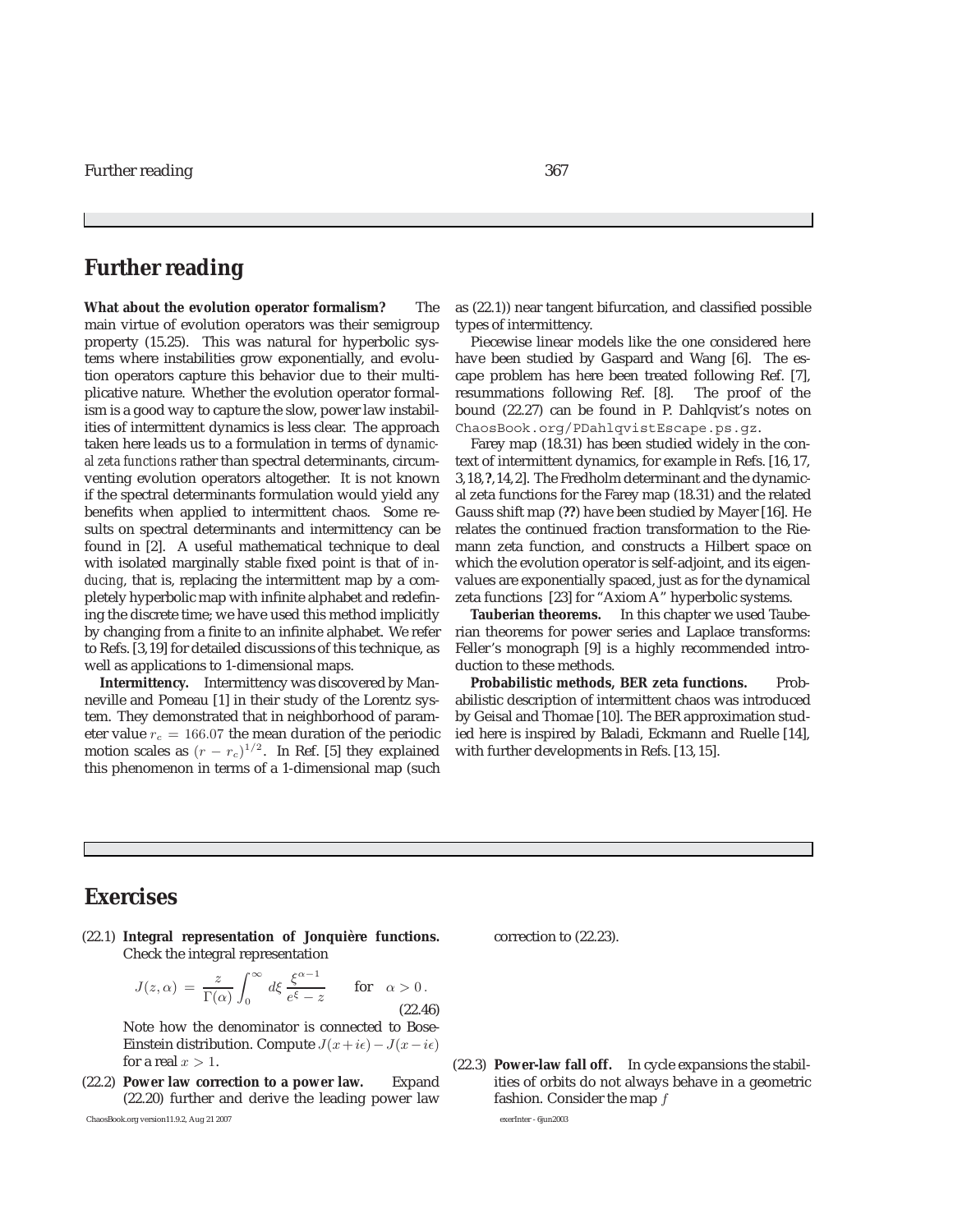

This map behaves as  $f \to x$  as  $x \to 0$ . Define a symbolic dynamics for this map by assigning 0 to the points that land on the interval  $[0, 1/2)$  and 1 to the points that land on  $(1/2, 1]$ . Show that the stability of orbits that spend a long time on the 0 side goes as  $n^2$ . In particular, show that

$$
\underbrace{\Lambda_{00\cdots 0}}_{n} \cdot n^2
$$

(22.4) **Power law fall-off of stability eigenvalues in the stadium billiard**∗∗**.** From the cycle expansions point of view, the most important consequence of the shear in  $J<sup>n</sup>$  for long sequences of rotation bounces  $n_k$  in (8.13) is that the  $\Lambda_n$  grows only as a power law in number of bounces:

$$
\Lambda_n \propto n_k^2 \,. \tag{22.47}
$$

Check.

- (22.5) **Probabilistic zeta function for maps.** Derive the probabilistic zeta function for a map with recurrence distribution  $\psi_n$ .
- (22.6) **Accelerated diffusion.** Consider a map h, such that  $h = f$ , but now running branches are<br>turner into standing branches and vice versa, so that turner into standing branches and vice versa, so that 1, 2, 3, 4 are standing while 0 leads to both positive and negative jumps. Build the corresponding dynamical zeta function and show that

$$
\sigma^{2}(t) \sim \begin{cases} t & \text{for } \alpha > 2 \\ t \ln t & \text{for } \alpha = 2 \\ t^{3-\alpha} & \text{for } \alpha \in (1,2) \\ t^{2}/\ln t & \text{for } \alpha = 1 \\ t^{2} & \text{for } \alpha \in (0,1) \end{cases}
$$

(22.7) **Anomalous diffusion (hyperbolic maps).** Anomalous diffusive properties are associated to deviations from linearity of the variance of the phase variable we are looking at: this means the the diffusion constant (15.13) either vanishes or diverges. We briefly illustrate in this exercise how

the local local properties of a map are crucial to account for anomalous behavior even for hyperbolic systems.

Consider a class of piecewise linear maps, relevant to the problem of the onset of diffusion, defined by

$$
f_{\epsilon}(x) = \begin{cases} \Lambda x & \text{for } x \in [0, x_{1}^{+}] \\ a - \Lambda_{\epsilon,\gamma} |x - x^{+}| & \text{for } x \in [x_{1}^{+}, x_{2}^{+}] \\ 1 - \Lambda'(x - x_{2}^{+}) & \text{for } x \in [x_{2}^{+}, x_{1}^{-}] \\ 1 - a + \Lambda_{\epsilon,\gamma} |x - x^{-}| & \text{for } x \in [x_{1}^{-}, x_{2}^{-}] \\ 1 + \Lambda(x - 1) & \text{for } x \in [x_{2}^{-}, 1] \\ (22.48) & \text{(22.48)} \end{cases}
$$

where  $\Lambda = (1/3 - \epsilon^{1/\gamma})$ )<sup>-1</sup>,  $\Lambda' = (1/3 - 2\epsilon^{1/\gamma})$ ,<br>  $\tau^{+} = 1/3 \tau^{+} - \tau^{+} - \epsilon^{1/\gamma}$  $\Lambda_{\epsilon,\gamma} = \epsilon^{1-1/\gamma}, \ a = 1 + \epsilon, \ x^+ = 1/3, \ x_1^+ = x^+ - \epsilon^{1/\gamma},$ <br>  $x^+ = x^+ + \epsilon^{1/\gamma}$  and the usual symmetry properties  $x_1^{\perp} = x^+ + \epsilon^{1/\gamma}$ , and the usual symmetry properties<br>(23.11) are satisfied (23.11) are satisfied.

Thus this class of maps is characterized by two escaping windows (through which the diffusion process may take place) of size  $2e^{1/\gamma}$ : the exponent  $\gamma$  mimicks the order of the maximum for a continuous map, while piecewise linearity, besides making curvatures vanish and leading to finite cycle expansions, prevents the appearance of stable cycles. The symbolic dynamics is easily described once we consider a sequence of parameter values  $\{\epsilon_m\}$ , where  $\epsilon_m = \Lambda^{-(m+1)}$ : we then partition the unit interval though the sequence of points  $0, x_1^+, x^+, x_2^+, x_1^-, x^-, x_2^-, 1$  and label the corresponding sub-intervals  $1, e, e, 2, d, d, 3$ ; symresponding sub-intervals  $1, s_a, s_b, 2, d_b, d_a, 3$ : symbolic dynamics is described by an unrestricted grammar over the following set of symbols

$$
\{1, 2, 3, s_{\#} \cdot 1^{i}, d_{\#} \cdot 3^{k}\} \qquad \# = a, b \quad i, k = m, m+1, m+2, \dots
$$

This leads to the following dynamical zeta function:

$$
\zeta_0^{-1}(z,\alpha) = 1 - \frac{2z}{\Lambda} - \frac{z}{\Lambda'} - 4\cosh(\alpha)\epsilon_m^{1/\gamma - 1} \frac{z^{m+1}}{\Lambda^m} \left(1 - \frac{z}{\Lambda}\right)^{-1}
$$

from which, by (23.8) we get

$$
D = \frac{2\epsilon_m^{1/\gamma - 1} \Lambda^{-m} (1 - 1/\Lambda)^{-1}}{1 - \frac{2}{\Lambda} - \frac{1}{\Lambda'} - 4\epsilon_m^{1/\gamma - 1} \left( \frac{m+1}{\Lambda^m (1 - 1/\Lambda)} + \frac{1}{\Lambda^{m+1} (1 - 1/\Lambda)^2} \right)}
$$
(22.49)

The main interest in this expression is that it allows exploring how D vanishes in the  $\epsilon \mapsto 0$  ( $m \mapsto \infty$ ) limit: as a matter of fact, from (22.49) we get the asymptotic behavior  $D \sim \epsilon^{1/\gamma}$ , which shows how the onset of diffusion is governed by the order of the map at its maximum. **Onset of diffusion for continuous maps.** The zoology of behavior for continuous maps at the onset of diffusion is described in Refs. [11, 12, 24]: our treatment for piecewise linear maps was introduced in Ref. [25].

inter - 12sep2003 ChaosBook.org version11.9.2, Aug 21 2007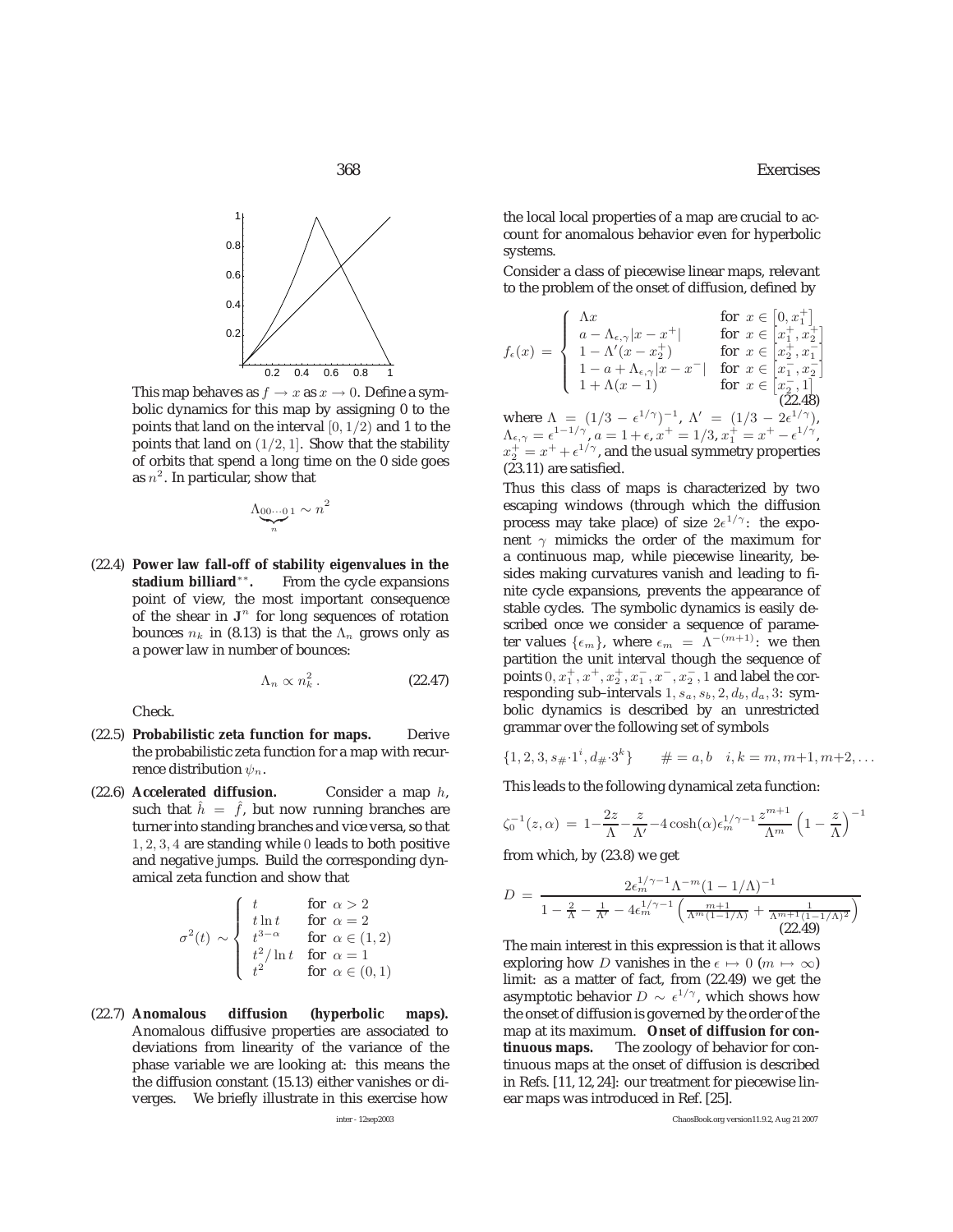## 22.4. REFERENCES 369

# **References**

- [1] P. Manneville and Y. Pomeau, *Phys. Lett.* **75A**, 1 (1979).
- [2] H.H. Rugh, *Inv. Math.* **135**, 1 (1999).
- [3] T. Prellberg, *Maps of the interval with indifferent fixed points: thermodynamic formalism and phase transitions*, Ph.D. Thesis, Virginia Polytechnic Institute (1991); T. Prellberg and J. Slawny, *J. Stat. Phys.* **66**, 503 (1992).
- [4] T. Prellberg, *Towards a complete determination of the spectrum of a transfer operator associated with intermittency*, *J. Phys. A* **36**, 2455 (2003).
- [5] Y. Pomeau and P. Manneville, *Commun. Math. Phys.* **74**, 189 (1980).
- [6] P. Gaspard and X.-J. Wang, *Proc. Natl. Acad. Sci. U.S.A.* **85**, 4591 (1988); X.-J. Wang, *Phys. Rev.* **A40**, 6647 (1989); X.-J. Wang, *Phys. Rev.* **A39**, 3214 (1989).
- [7] P. Dahlqvist, *Phys. Rev. E* **60**, 6639 (1999).
- [8] P. Dahlqvist, *J. Phys. A* **30**, L351 (1997).
- [9] W. Feller, *An introduction to probability theory and applications, Vol. II* (Wiley, New York 1966).
- [10] T. Geisel and S. Thomae, *Phys. Rev. Lett.* **52**, 1936 (1984).
- [11] T. Geisel, J. Nierwetberg and A. Zacherl, *Phys. Rev. Lett.* **54**, 616 (1985).
- [12] R. Artuso, G. Casati and R. Lombardi, *Phys. Rev. Lett.* **71**, 62 (1993).
- [13] P. Dahlqvist, *Nonlinearity* **8**, 11 (1995).
- [14] V. Baladi, J.-P. Eckmann and D. Ruelle, *Nonlinearity* **2**, 119 (1989).
- [15] P. Dahlqvist, *J. Phys. A* **27**, 763 (1994).
- [16] D.H. Mayer, *Bull. Soc. Math. France* **104**, 195 (1976).
- [17] D. Mayer and G. Roepstorff, *J. Stat. Phys.* **47**, 149 (1987).
- [18] D. H. Mayer, *Continued fractions and related transformations*, in Ref. [4].
- [19] S. Isola, *J. Stat. Phys.* **97**, 263 (1999).
- [20] S. Isola, "On the spectrum of Farey and Gauss maps," mp-arc 01-280.
- [21] B. Fornberg and K.S. K¨olbig, *Math. of Computation* **29**, 582 (1975).
- [22] A. Erd´elyi, W. Magnus, F. Oberhettinger and F. G. Tricomi, *Higher trashendental functions, Vol. I* (McGraw-Hill, New York, 1953).
- [23] D. Ruelle, *Inventiones math.* **34**, 231 (1976)
- [24] S. Grossmann and H. Fujisaka, *Phys. Rev. A* **26**, 1779 (1982).
- [25] R. Lombardi, Laurea thesis, Universitá degli studi di Milano (1993).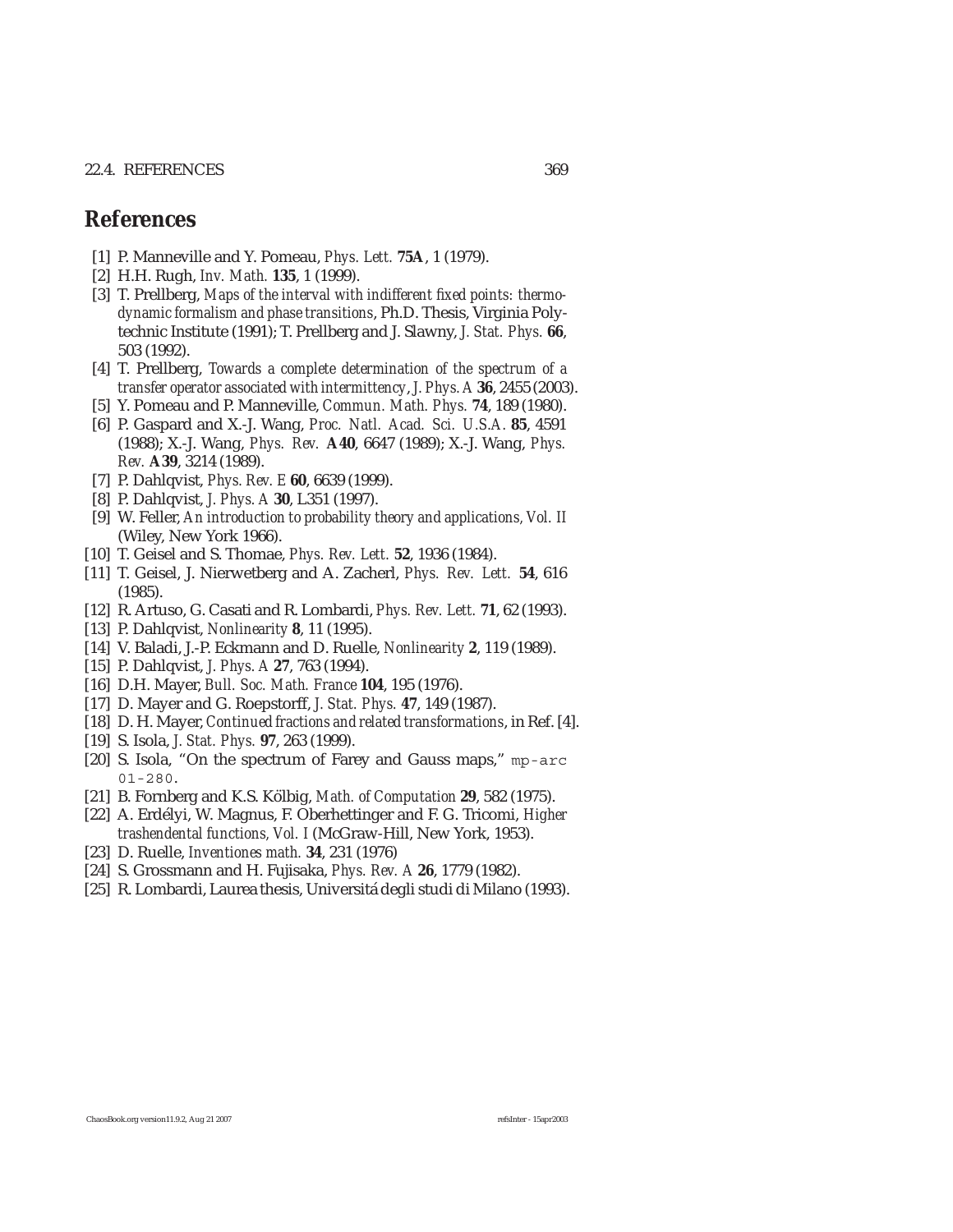370 Exercises



**Fig. 22.3** (a) A tent map trajectory. (b) A Farey map trajectory.